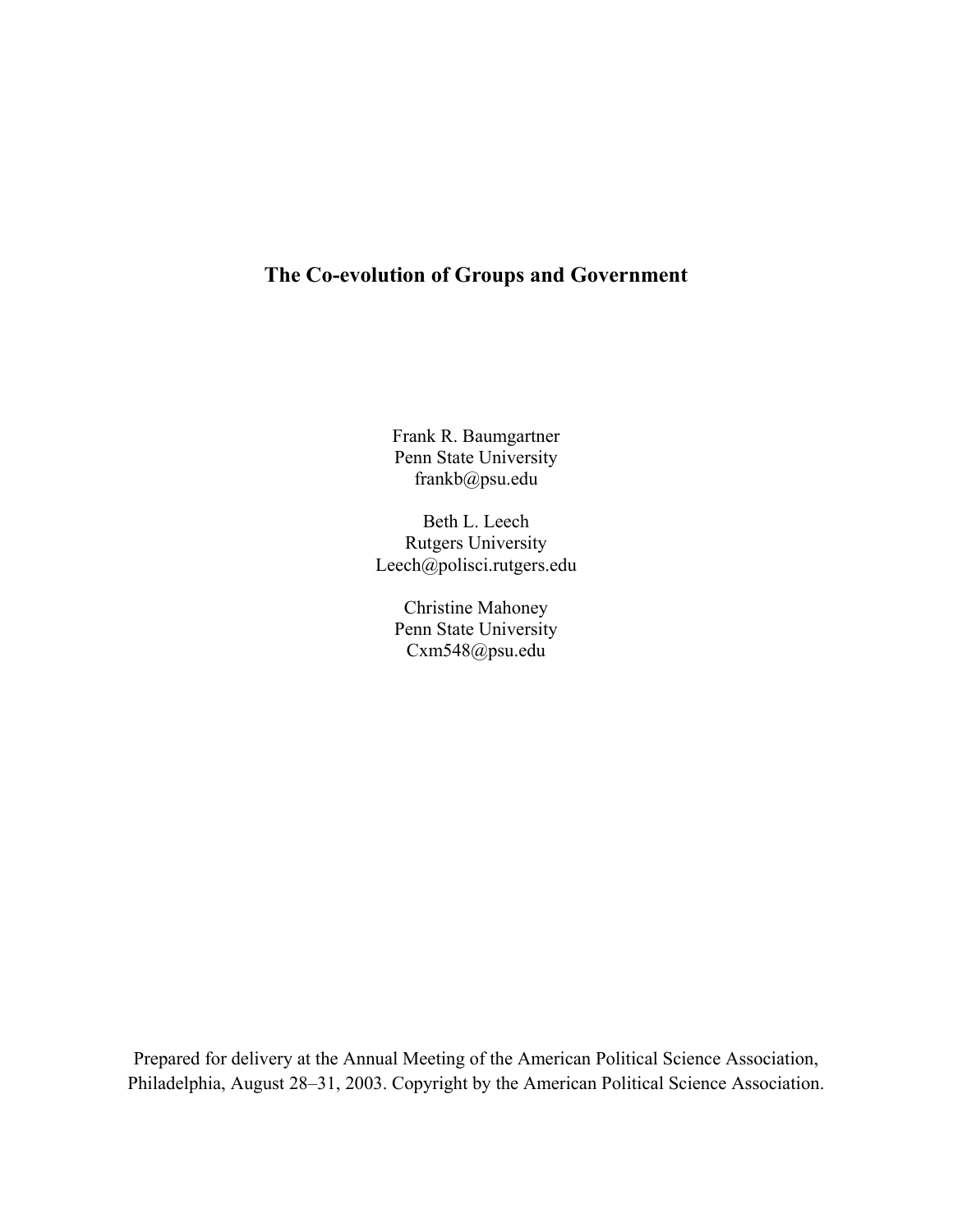# **ABSTRACT**

Theories of growth and development of interest group populations have often focused on supply effects: Groups multiply when social and economic forces provide the resources for them to overcome barriers to collective action. We note here that there are important government demand effects. In fact, the interrelations between the size of government and the size of the interestgroup system are so tight that no theory of one should be attempted without incorporating the other. Here we focus on a co-evolutionary perspective showing the mutual dependencies of growth in groups, the number of issues on the political agenda, and the size of government. We illustrate these links with longitudinal data on the growth and development of the U.S. group system, comparing it with indicators of the size of government and the range of government activities. We show similar longitudinal evidence from five specific policy areas. Then we conduct a cross-sectional comparison of interest-group and congressional activities across the full range of policy areas from 1996 to 2000, showing that groups are most active in the areas where Congress is the most active.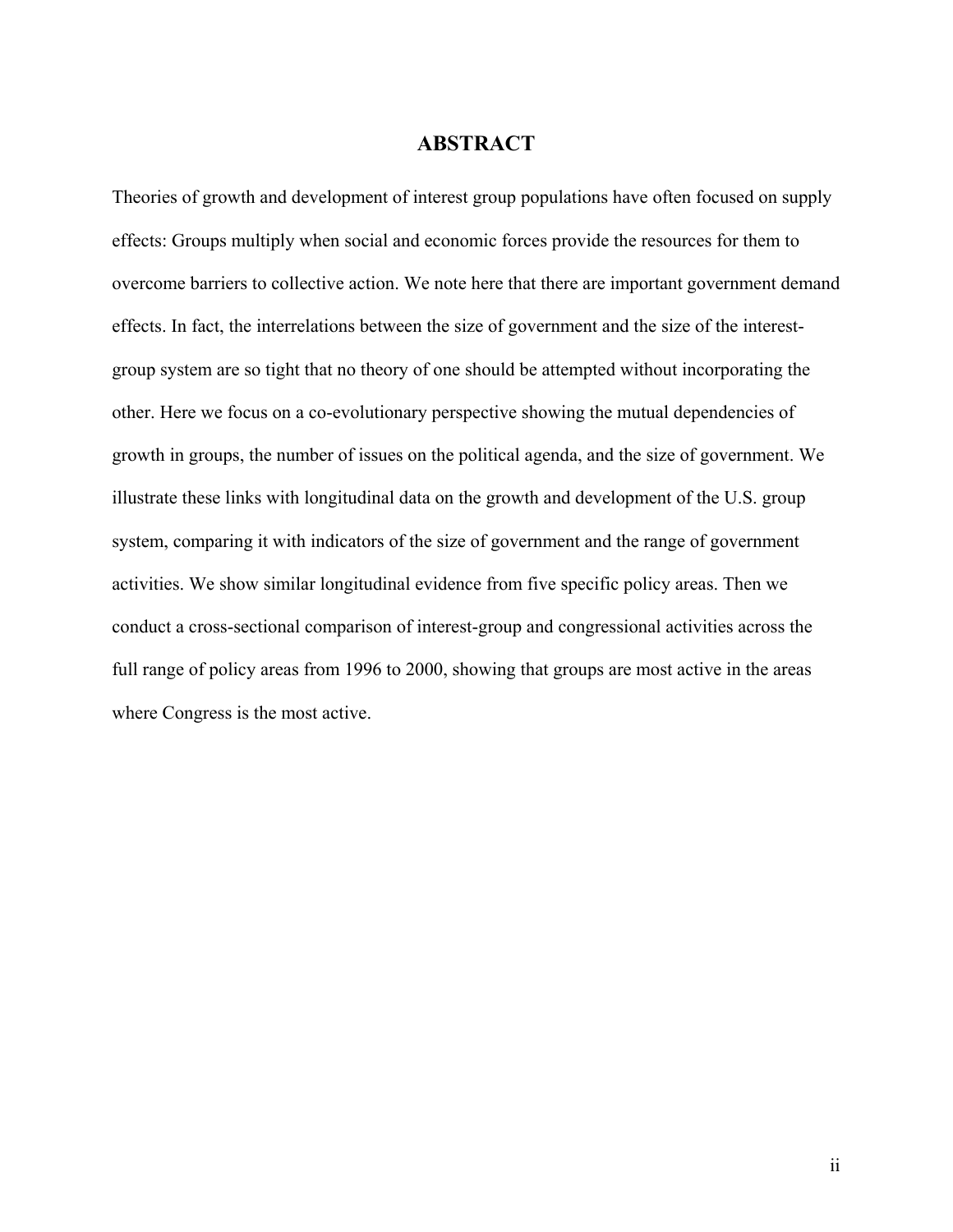### **Introduction**

 $\overline{a}$ 

In this paper we argue that to understand the overall distribution of lobbying in Washington—or before any level of democratic government—knowledge about the activities of that government is as important as knowledge about the organizations themselves.<sup>[1](#page-2-0)</sup> Who lobbies depends in part on the areas in which government is active. To make this point, we link the study of agenda setting to the study of interest mobilization, showing how the degree of government involvement in an issue area contributes to the size of the populations of organized interests in those areas. This, essentially, is the demand side of why interest groups become active in particular areas of public policy. While the existing supply of organized interests and potential constituents in an issue area are certainly important, so too is the governmental demand for attention to that area. In any given issue area, then, we should expect trends in interest mobilization to parallel trends in governmental activity. While government may grow as a result of interest-group demands, government activity itself has a strong effect in mobilizing interests to establish a Washington presence.

 Theories of growth and development of interest group populations have often focused on supply effects: Groups multiply when social and economic forces provide the resources for them to overcome barriers to collective action. But in fact, the interrelations between the size of government and the size of the interest-group system are so tight that no theory of one should be attempted without incorporating the other. Evidence from across modern U.S. history, across the entire range of policy areas, suggests a more co-evolutionary perspective. Social movements are often seen to push various issues onto the government agenda, with attendant changes in the structure of government itself. As government becomes involved in a greater number of issues,

<span id="page-2-0"></span><sup>1</sup> Portions of the work reported here were supported by NSF grants # SBR–0111224 and SBR–9905195 to Baumgartner, Leech, Jeffrey Berry, Marie Hojnacki, and David Kimball; we thank our colleagues for their input as well. Portions were supported by NSF grants # SBR–9320922 and SBR–0111611 to Baumgartner and Bryan D. Jones, as well as by an NSF dissertation grant to Leech (SBR–9631232).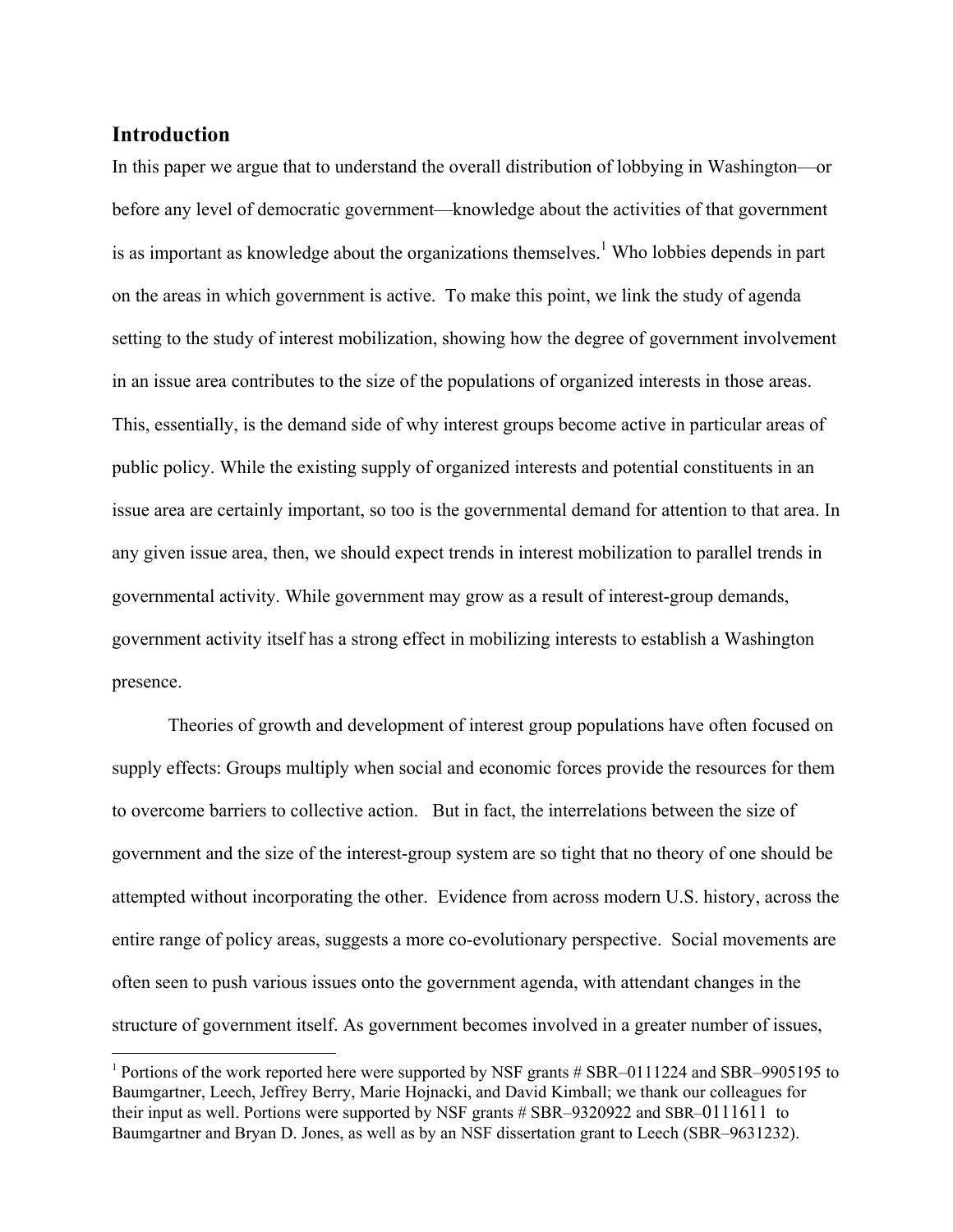groups are further mobilized. Government involvement not only provides further resources for groups to be sustained, but it also mobilizes groups that may be affected by the new government activities, including those who are opposed to them. So the growth of government is partly due to the growth in the group system, and the growth in the group system is partly due to the growth of government: a positive feedback system. While this is not an inevitable growth cycle (since exogenous forces can affect or retard the growth of both government and groups) the two are tightly linked. In this paper we show the tight links between areas of government activity and intensity of interest group activity. Our findings are similar to those of Mahoney who also reports both longitudinal and cross-sectional evidence confirming the coevolution of groups and government institutions in the context of the European Union. Similarly, Lowery et al. (2003) have recently shown parallel results in their studies of the American states.

The traditional approach to explaining differentials in mobilization has been to consider the organized interest itself. Numerous scholars have analyzed internal organizational characteristics—size, goals, resources—and have repeatedly come to similar conclusions. These studies depict a world in which concentrated economic interests are advantaged, where businesses and trade associations dominate numerically, and where truly "public" interest groups whose goals are unrelated to occupation are relatively rare (see, e.g., Schattschneider 1960, Walker 1983, 1991; Schlozman and Tierney 1983, 1986; Baumgartner and Leech 2001).

Truman (1951), Bentley (1908), and the early pluralists emphasized external forces such as threats and economic dislocations in their explanations of the growth and development of the group system. V.O. Key (1964) and Herring (1967) specifically noted the impact of wars and government activity on the group system. After Olson's (1965) critique of these pluralist assumptions, however, most scholarly attention shifted to internal factors associated with the group itself and the individuals it attempted to mobilize (e.g. Salisbury 1969; Moe 1980a, 1980b,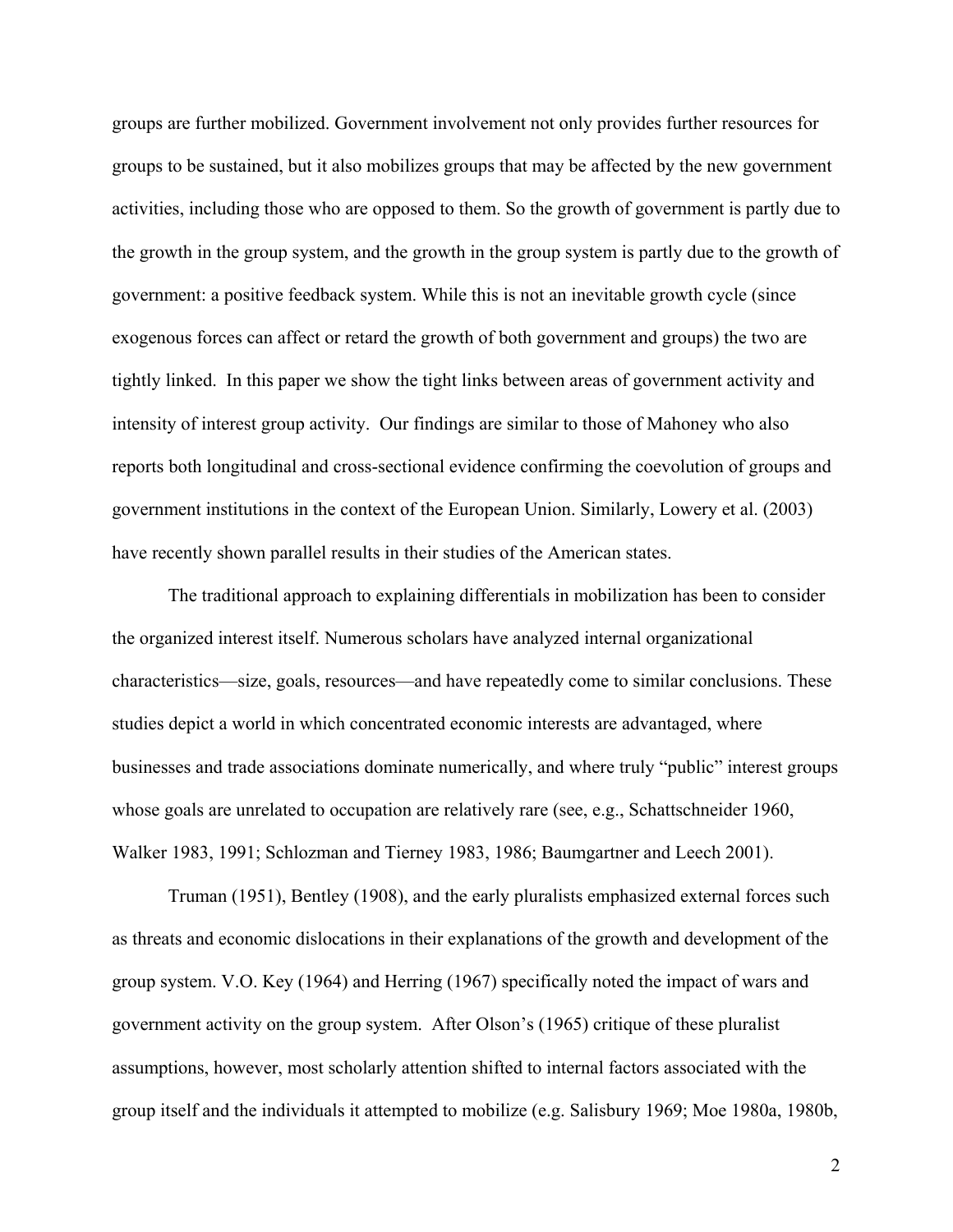1981; Marwell and Ames 1979, 1980, 1981; Rothenberg 1988, 1992; Sabatier and McLaughlin 1990). In these subsequent models of group membership and growth, government activity was not a fundamental concern.

Government can act as a powerful catalyst, however, leading potential members of a group to be more willing to expend effort on a group's mission and prompting group leaders to decide to expend precious time and other resources on a particular issue. Given that government activity in an issue area is not constant, it cannot safely be excluded from empirical studies or theoretical treatments of group mobilization. Government activity varies dramatically over time, as well as from one policy domain to another. This government activity creates a demand effect in which organizations find it necessary to lobby because of the increased importance of the government in their issue area. The government activity could include many things. Often it means laws and regulations that affect the lives and businesses of members and potential members. It may also come in the form of direct subsidies or payments to an organization or the members and potential members of the organization.

While internal characteristics of organizations are clearly important factors in mobilization, an emerging consensus within the study of political behavior at many levels encourages us to look beyond these internal questions and toward the political context in which individuals and organizations find themselves. Huckfeldt and Sprague (1987) pioneered the selfconscious inclusion of community as a variable in voting behavior studies. The social movement literature has turned its attention away from grievances and resources and toward such issues as political opportunities and framing structures (McAdam, McCarthy, and Zald 1996). Gray and Lowery's (1995, 1996) population ecology approach to interest group populations shifted the focus to the energy, stability, and area within an interest-group environment, while a series of scholars has begun considering the issue context in which particular organized interests make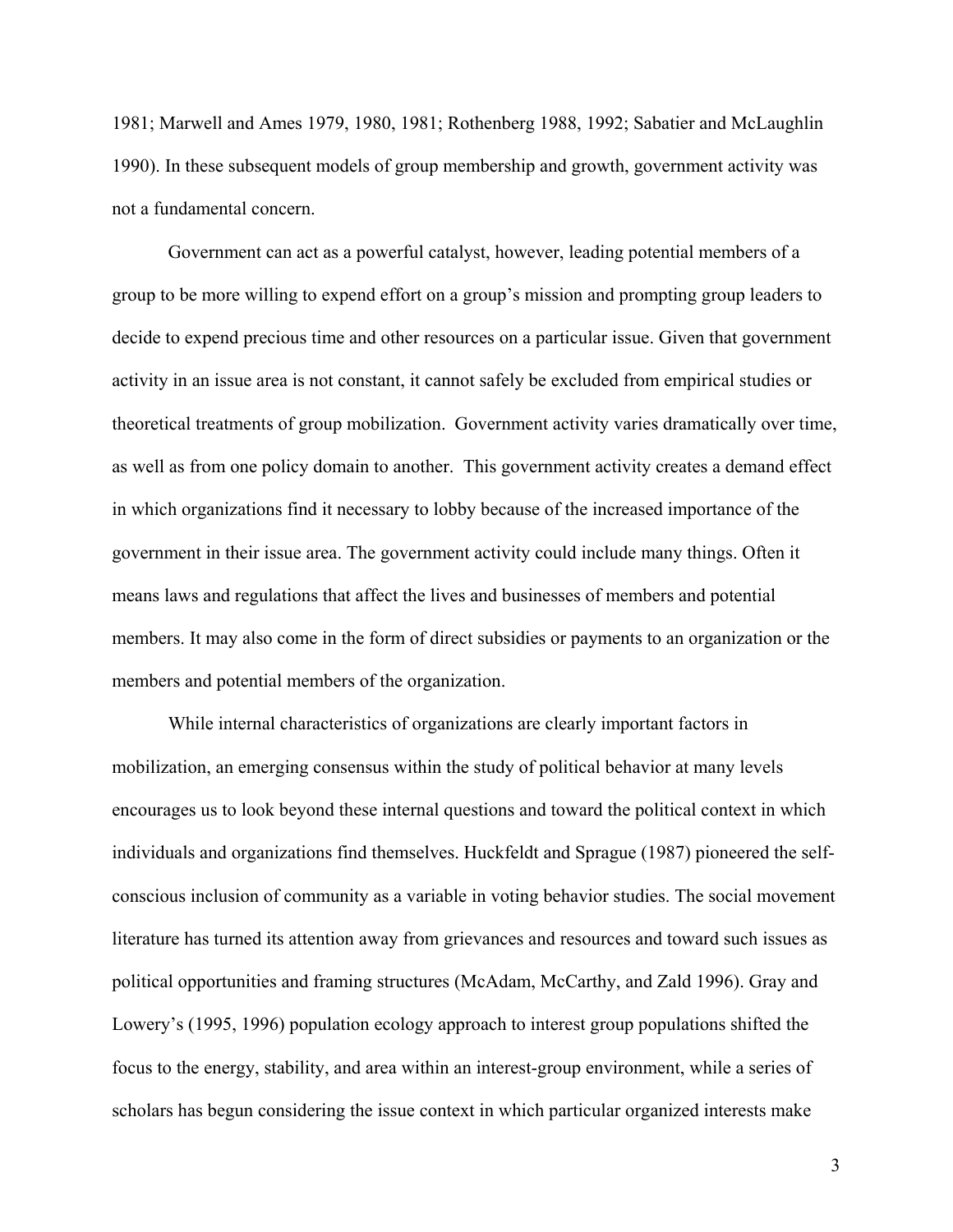lobbying decisions (Hojnacki 1997; Hojnacki and Kimball 1998; Kollman 1998; Leech 1998; Baumgartner and Leech 1998, 2001). Historical approaches to interest group mobilization have as well focused explicitly on changing political contexts (Skocpol and Ganz 2000, Crowley and Skocpol 2001, Tichenor and Harris 2003). Finally, in the study of policymaking more generally, scholars have moved beyond the consideration of resources and individuals in policy outcomes to also consider the broader effects of agenda setting and issue definition (e.g. Baumgartner and Jones 1993, 2002; Jones 1995, Leech et al. 2002a).

The political context or environment is an essential part of any explanation of the size and scope of the interest-group system. Even in a hypothetically ideal pluralist world in which all points of view were represented fairly, there would be no reason to expect that all points of view would mobilize and lobby equally. If government had no authority over or involvement in an issue, then there would be little point in forming an interest group for the purpose of lobbying on that issue. This suggests that we should expect mobilization to occur not when an opinion or need exists in the world, but when that opinion or need *and the possibility of government action* intersect. This, indeed, is the definition of "interest" presented by Heinz et al. (1993, 24):

It is at the intersection of public policy and the wants and values of private actors that we discover interests. What we call the interests of the groups are not simply valued conditions or goals, such as material riches, moral well-being, or symbolic satisfaction. It is only as these are affected, potentially or in fact, by public policy, by the actions of authoritative public officials, that the valued ends are transformed into political interests that can be sought or opposed by interest groups.

If "interests" are created by the actions of government, then interest-group mobilization must be affected as well. As government becomes more active in a particular area, so too will the corresponding interest groups. That is, we should expect government activity to affect lobbying activity. If it does not—or if it does so for some types of interests but not for others—then representation is threatened. For this reason, studying populations of interest groups and their policy context is equally as important as studying individual interest groups and their resources.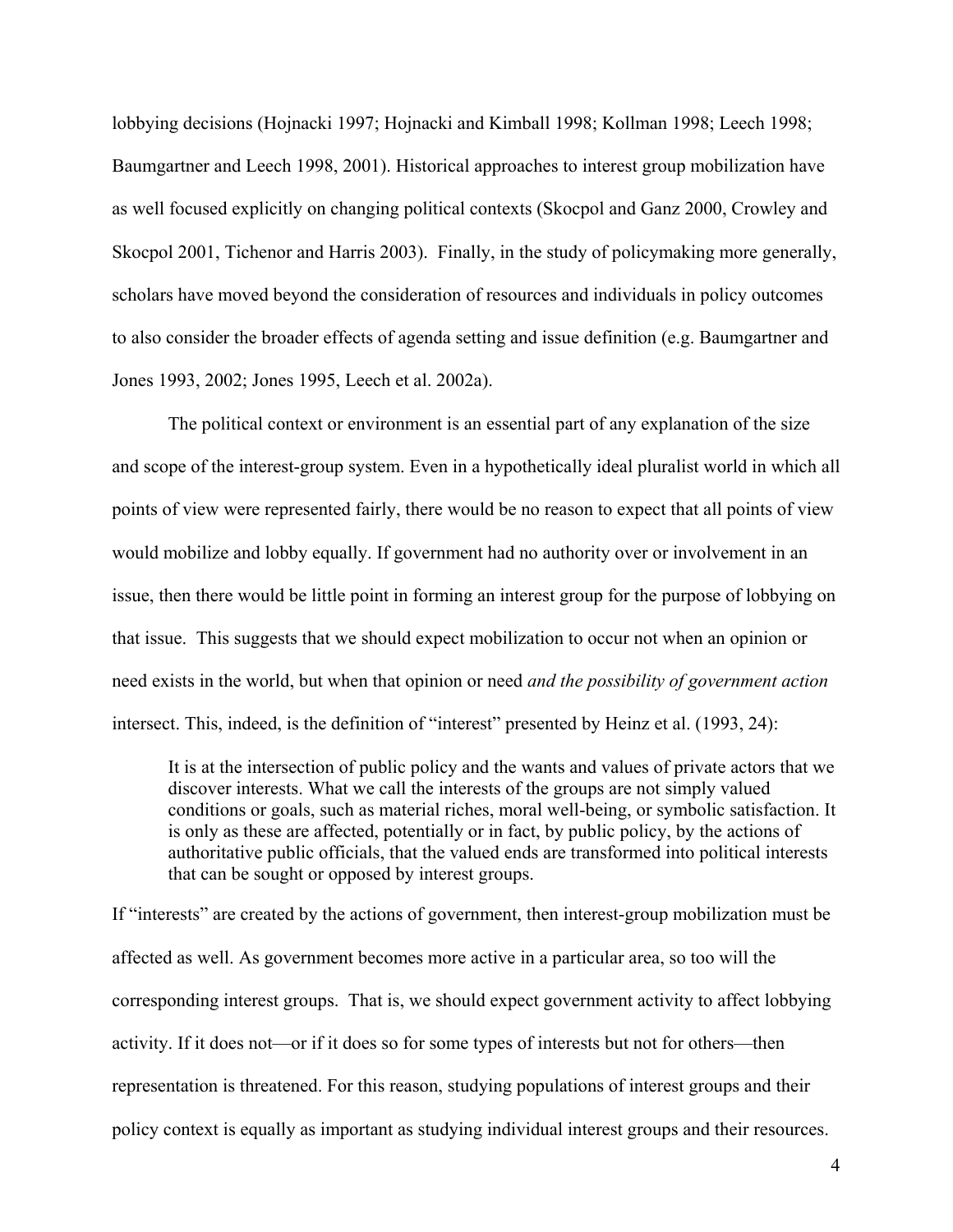Gray and Lowery (1996) explicitly focus attention on these processes by adopting the ESA—energy, stability, area—theory from population ecology. They argue that the number of interest groups in a population will be dependent not only on the number of potential members and other resources organizations have (the area), but also on the interests created by potential government goods, services, and regulations (the energy).

In this paper, we focus on the political environment aspect of mobilization—a concept that corresponds closely with Gray and Lowery's energy term. We further focus on one aspect of that environment – government attention – and predict that levels of lobbying will increase as government activity increases, and we expect these processes to be issue-specific as well as general. That is, the group–government relation is felt mostly within the confines of a given policy area, so government activity and group growth can best be studied within particular issueareas. Government involvement in regulation of transportation should not be expected to increase lobbying on trade policy; proposals to end tariffs on textiles should not be expected to raise the level of lobbying on welfare policy. In essence, a governmental decision to become involved in an issue area sets the agenda for existing and potential organized interests, who are thus encouraged to come to the capital to defend their interests and advocate particular solutions to perceived problems. As government has grown over the decades, it has not grown equally in all issue-areas. We take advantage of these unequal patterns in government activity to demonstrate the links between government attention and the mobilization of interests. Through the aggregation of all these policy areas, there should be observable system-level effects as well. We study both a range of issues and the overall system in this paper.

A distinction should be made here between the role of governmental patronage and the role of governmental attention. Previous studies have shown that the U.S. government often serves as a patron to fledgling interest groups, providing them with start-up capital and grants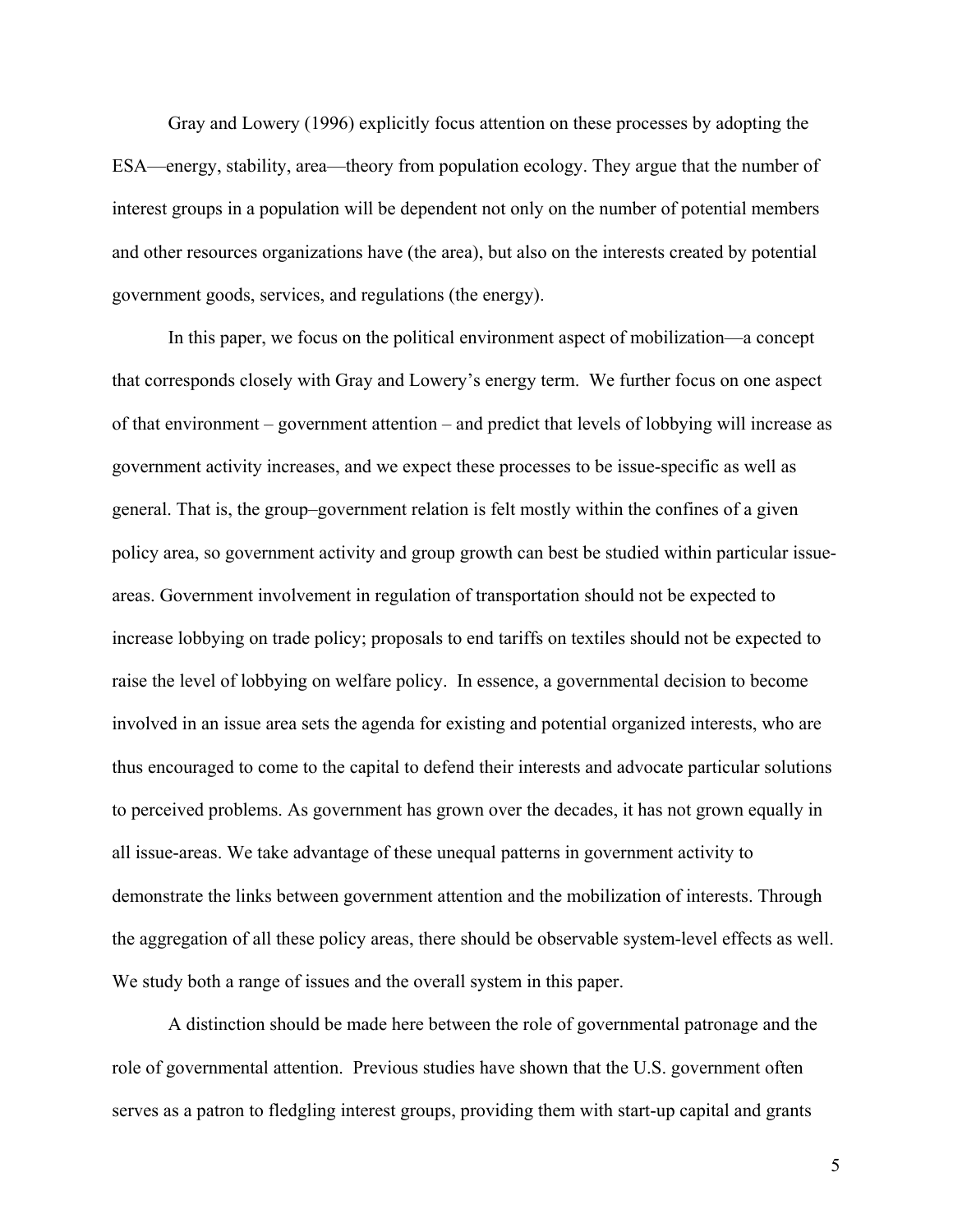(Walker 1991, Smith and Lipsky 1993, Cigler and Nownes 1995). Walker points out, for example, that the organizations that became the American Farm Bureau Federation were created by the Department of Agriculture to serve as advisors to county agents, and the National Rifle Association was begun with the help of the Department of Defense, which wanted to prepare citizens for future wars (1991, 31). Although such cases are dramatic, the impact of direct government support of interest groups may be less important than the impact of indirect effects of increased government involvement in a policy area.

Our empirical strategy is largely exploratory at this point. We use three different types of evidence here: longitudinal evidence about the growth of the group system as a whole as well as about the growth of government; issue-specific evidence about the development of social movements and interest groups in five particular issue areas along with evidence about congressional activities in these same areas; and finally comprehensive evidence stemming from congressional lobby disclosure reports linking 56 areas of lobbying with data from the Policy Agendas Project (see Baumgartner and Jones 2002 and http://www.policyagendas.org/) on congressional activities in those same areas.

### **Government and Groups Over Time**

The growth of the group system in America can be linked over time with the growth of government. Both reflect trends in the other. There are many potential measures of the size and growth of the group system over time and, unfortunately, none are perfect. Similarly, the size of government is easier discussed than precisely measured. (Paul Light's efforts to measure the "true size of government" are noteworthy here; 1999; see also Howard 1997.) In this section, we make use of Jack Walker's retrospective estimates of the size of the interest-group population in America, based on his 1985 survey of groups.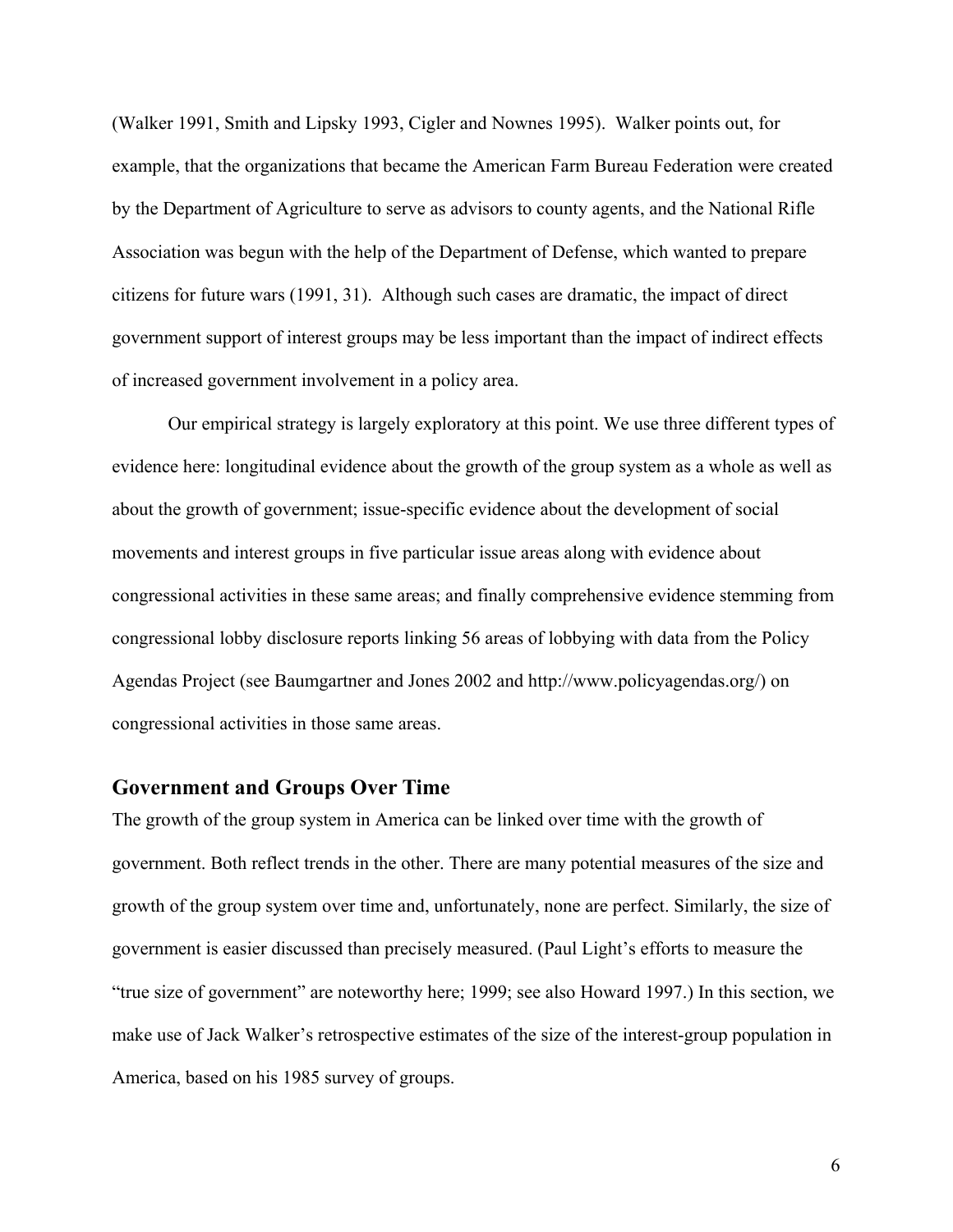While other estimates may show slightly different trends, Walker's data correspond with the generally acknowledged "interest-group explosion" of the 1960s and they are among the best available. Walker's study of interest groups was limited to membership associations that were active in public policy in some way at the federal level. Therefore it excluded purely nonpolitical organizations, though those included were not necessarily partisan in any way. An alternative source of information might be the annual *Encyclopedia of Associations*, which includes non-political organizations such as sports clubs as well as organizations that may be involved in lobbying and other political activities such as trade associations. As part of the ongoing Policy Agendas Project, this source is being used in order to develop a retrospective of the size and structure of the associational landscape and to link the areas of group activities with the policy areas of the agendas project. We expect to be able to trace more completely the growth of the group system as it relates to government activities across different policy domains when this data source is complete. In particular, this will allow us to distinguish between the creation of new groups and the mobilization into lobbying and government affairs of previously existing associations and institutions that had once not been involved in government relations. Those analyses will have to wait the completion of this large data collection effort.

Baumgartner and Leech reported some preliminary findings from a review of the overall numbers of groups in the *Encyclopedia of Associations* in ten-year increments from 1959 (1998; see Table 6.1). These data showed that areas of the greatest growth in the associational system included public affairs and health care, two areas of great growth in government activity. However, some areas of relatively little government activity, such as sports and recreation, and hobby and cultural groups, were also areas of important growth in the associational field. Therefore we must shy away from any theory that would posit that government growth is the only, or even necessarily the most important, factor in explaining the development of a nation's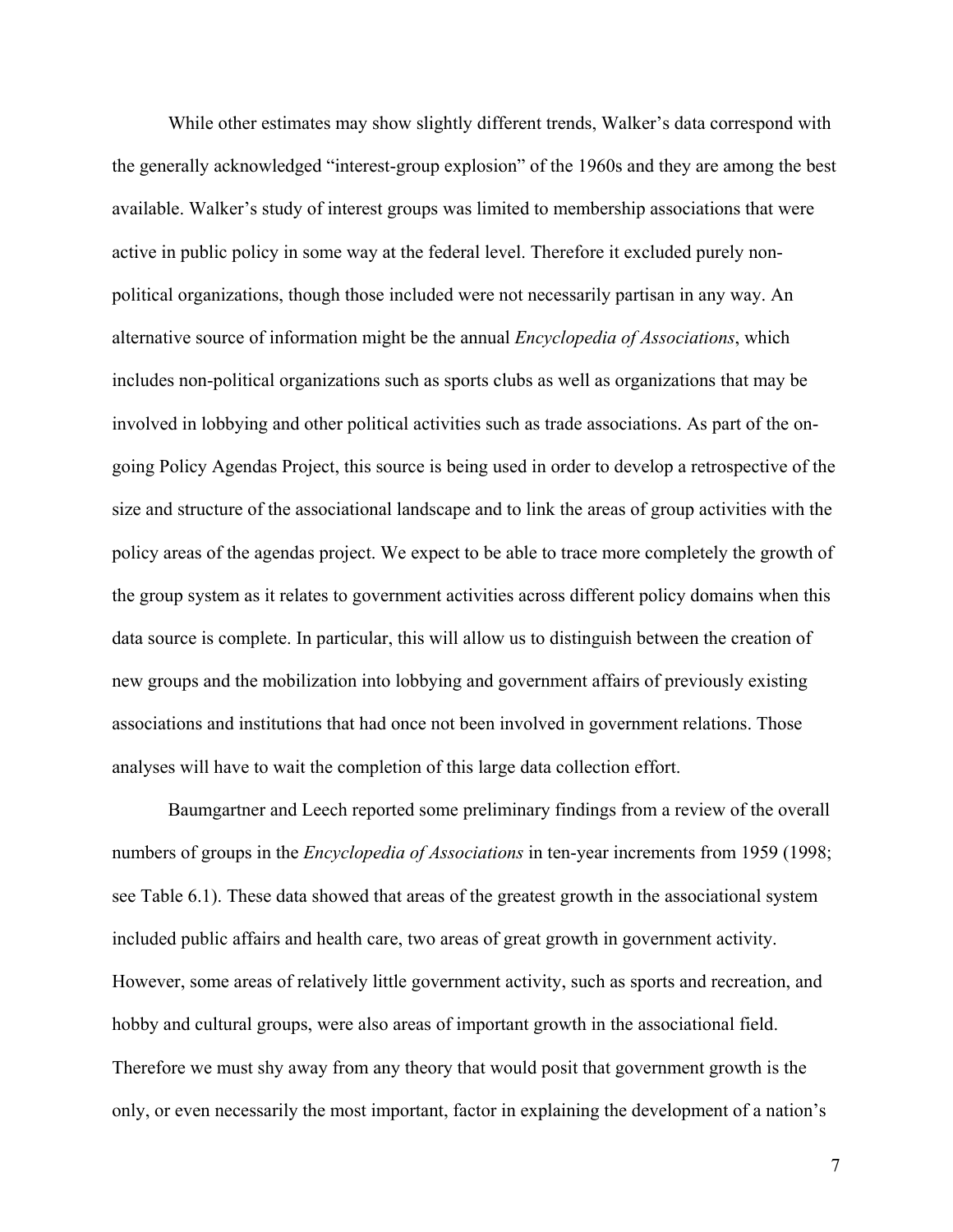associational system. It is, however, quite often critical in decisions these existing associations make to become *interest* groups, that is, the decisions they make to become political and to petition government.

We measure the size of government in two ways: the number of civilian federal employees, and the size of the federal policy agenda. Figures 1 and 2 show the relationship between the size of the interest-group population and these two measures of the size of the federal government.

### (Figure 1 about here)

Figure 1 shows that the dramatic expansion in the size of the interest-group system followed on the huge growth of government after World War Two. Government grew dramatically during the War, and of course the group system did not. Immediately after World War Two, however, we see a rapid increase in the size of the interest-group system, and sustained increases in subsequent decades that generally mirror the growth of the size of the civilian federal work-force. Both reach their periods of most rapid and sustained growth during the 1960s and appear to reduce or indeed to stall their growth entirely after the late-1970s. In any case, the figure suggests a general correspondence between the growth of government and the growth of groups, though the timing and sequence of spurts of growth are not always identical.

Figure 2 shows the link between the same developments in the group system with an alternative indicator of the size of government. This is drawn from the Policy Agendas Project, and consists of a measure of the size and diversity of the governmental agenda (See Baumgartner and Jones 2002; see also<http://www.policyagendas.org/>). Specifically, the measure is the number of distinct subtopics from the Agendas Project on which Congress held a hearing in a given year.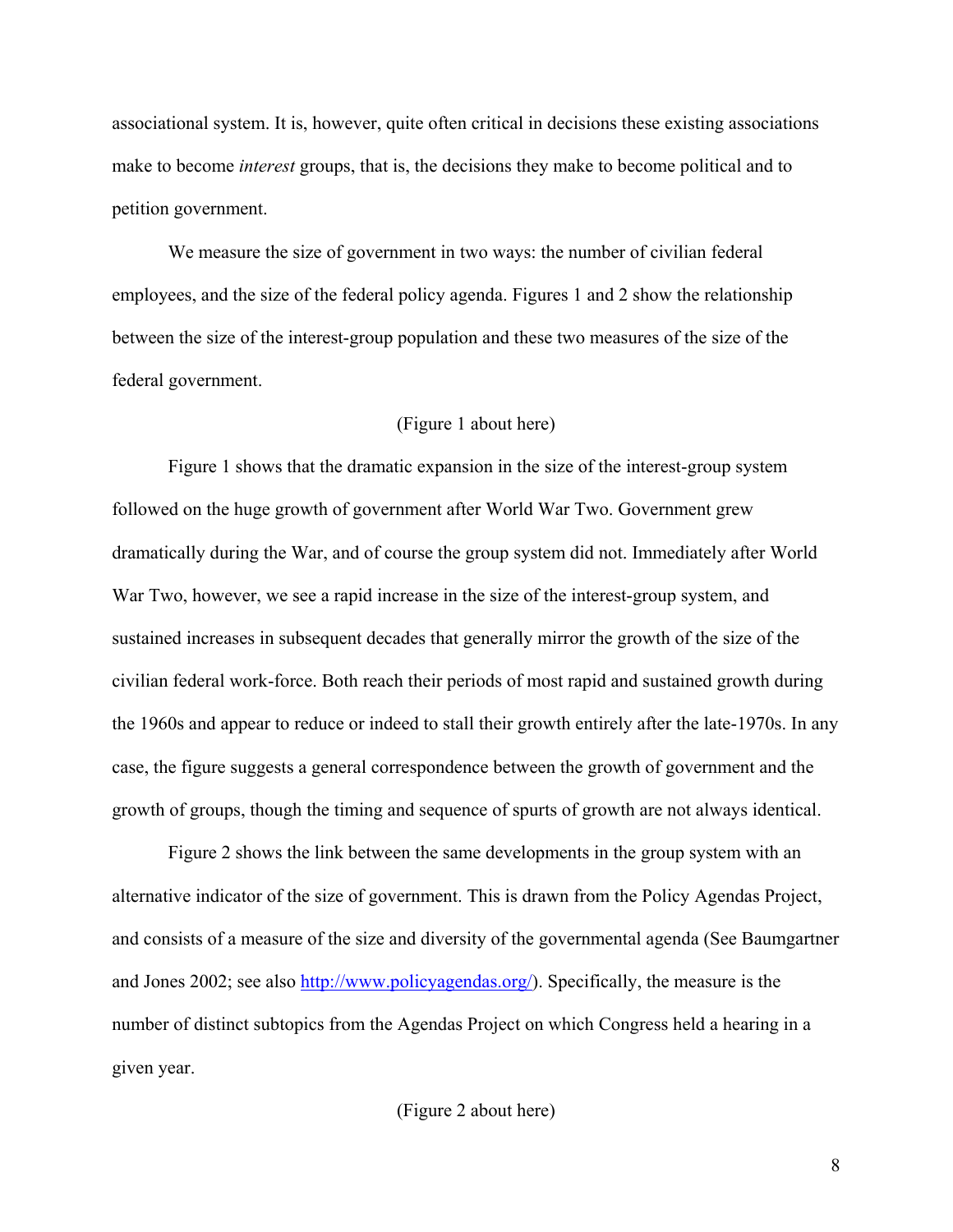The growth of the group system has not been only from an increase in the overall size of government, but in the diversity of its activities. This is to say that our theory of the interactions and effects of government on groups and groups on government has to do with their activities and interests in a particular issue area. As mentioned, an increase in groups in one policy area should not lead to more government activity in unrelated issue domains. This is why our measure of the diversity and the size of the overall governmental agenda is the most appropriate measure of the size of government for the purposes of this paper. It is closely paralleled, of course, by the number of civilian employees, an indicator more easily available for other governments as well (the two correlate at 0.94). Both of these indicators reflect the diversity of government activities, not only the size of the checks government may be writing.

Mahoney's (2003) analysis of the development of the group system in the European Union shows findings similar to these. In contrast to the U.S. government, which has been constitutionally stable over the period of our study, the institutions of the EU have undergone dramatic expansions at various points through new treaties beginning with the Treaty of Rome, which was effective in 1958. Looking at the various treaties that expanded the competencies of the European Union, and tracing the creation dates of interest groups active at the European level, Mahoney shows that surges of group formation followed several of the most important treaties. Evidence suggests therefore that the groups reacted to the increasing importance of the new level of government by mobilizing to be present there.

Our theory leads us to expect that the demand effects of government activity should have an impact most strongly in the policy area where government becomes involved. This allows us some leverage in efforts to disentangle the generally parallel trends of growth in government and growth in the group system. In the remaining part of this section we look at five distinct issueareas, showing the growth in the number of groups closely relating to the development of active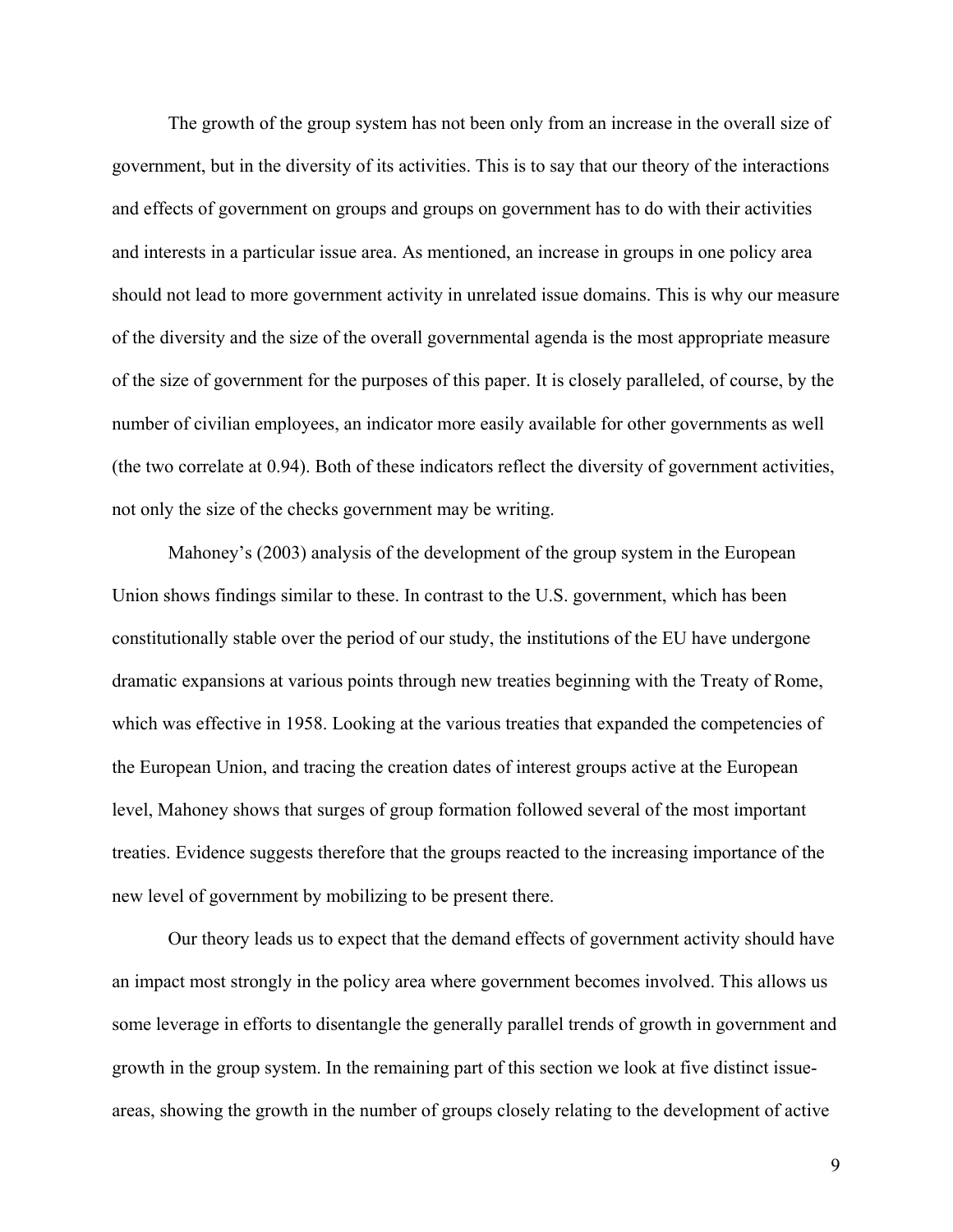government policies in those same areas. Then, in the next section, we take a fully crosssectional view, noting the relation between the areas of greater and lesser congressional activity with the number of interest groups active in each of 56 distinct issue-areas.

Figures 3 through 7 show the number of interest groups and the number of congressional hearings in the areas of women's issues, the environment, human rights, civil rights, and the elderly (where we use an alternative indicator for group mobilization: the membership size of the American Association of Retired Persons, rather than the number of groups, reflecting the unusual near-monopoly status of the AARP in this area).

#### (Figures 3 through 7 about here)

Separately two of us have discussed each of these policy areas in some detail, explaining our data sources and linking to case-studies that help inform the peculiarities of each issue area (see Baumgartner and Mahoney 2004). For the purposes of this discussion, we can limit our attention to a very simple point: Government growth is not simultaneous in all areas, and neither is group activity. Rather, government and groups tend to grow simultaneously in response to each other and to social and economic trends in the policy area, not so much in response to general trends affecting the entire society or the government as a whole. (Of course general factors such as the state of the economy or war can indeed have such an impact, but there will be additional factors affecting different sectors of the economy in different ways.) This allows us to see that groups and government have grown in tandem, sometimes with initial activity by groups followed by later growth in government, sometimes following the opposite pattern. However, each of the series in Figures 3 through 7 shows periods of growth in one, followed by growth in the other. It is worth noting that these periods of growth in the different policy areas are not the same historical periods across time. While we do not have information on every possible issuearea, it does appear that the separate trends apparent in Figures 3 through 7 correspond with the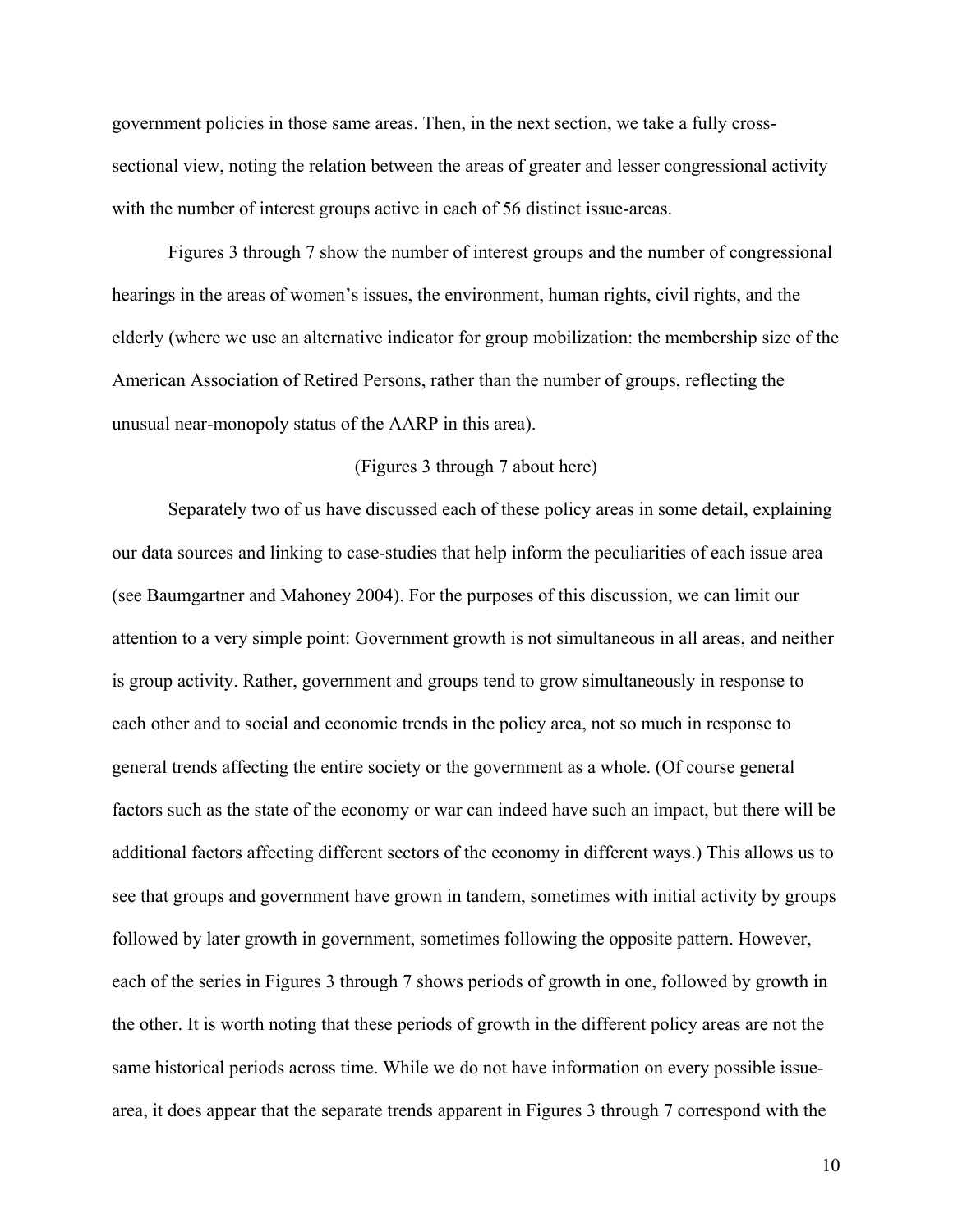larger aggregate findings in Figures 1 and 2, above. That is, if we had data on every issue-area, we would find that their sums would follow a trend similar to the aggregate data presented in those figures. Government growth has led to the mobilization of groups just as group mobilization has led to growth in government. These trends can be seen by looking at the overall size of the two systems and by looking at individual policy areas one at a time.

Figures 3 through 7 show a variety of patterns in the relations between group mobilization and government activity. In some cases group mobilization appears to precede government activity; in others the opposite occurs. In some areas government activity remains high after an initial surge in attention; in other areas it declines, though not to its previous level. The relations between these two variables are not perfectly correlated. This is because there are many factors in addition to group mobilization that compel Congress to hold hearings in an area, and there are many reasons other than government activity why groups would mobilize. The timing and, in particular, the delay in impact of one variable on the other are not clear, and there is little reason to expect it to be identical from case to case or from one historical period to another. So there are many things left out of these figures, and much further research to accomplish before we have a full understanding. On the other hand, we can see a general correspondence between the two series and very little in any theory to make us think that such a link would be purely spurious. To be sure, the demand effect of government is not the only cause of the growth of groups, and the growth of groups is not the only cause of increased government activity in a policy area. But each is an important factor in explaining the other.

Why do groups multiply in the same areas as government becomes more involved? Agenda-setting has something to do with it. In areas where groups mobilize, we can also expect to see increased media attention, perhaps a revised way of thinking about the underlying social issue, or increased activities by local levels of government. In any case, whatever the initial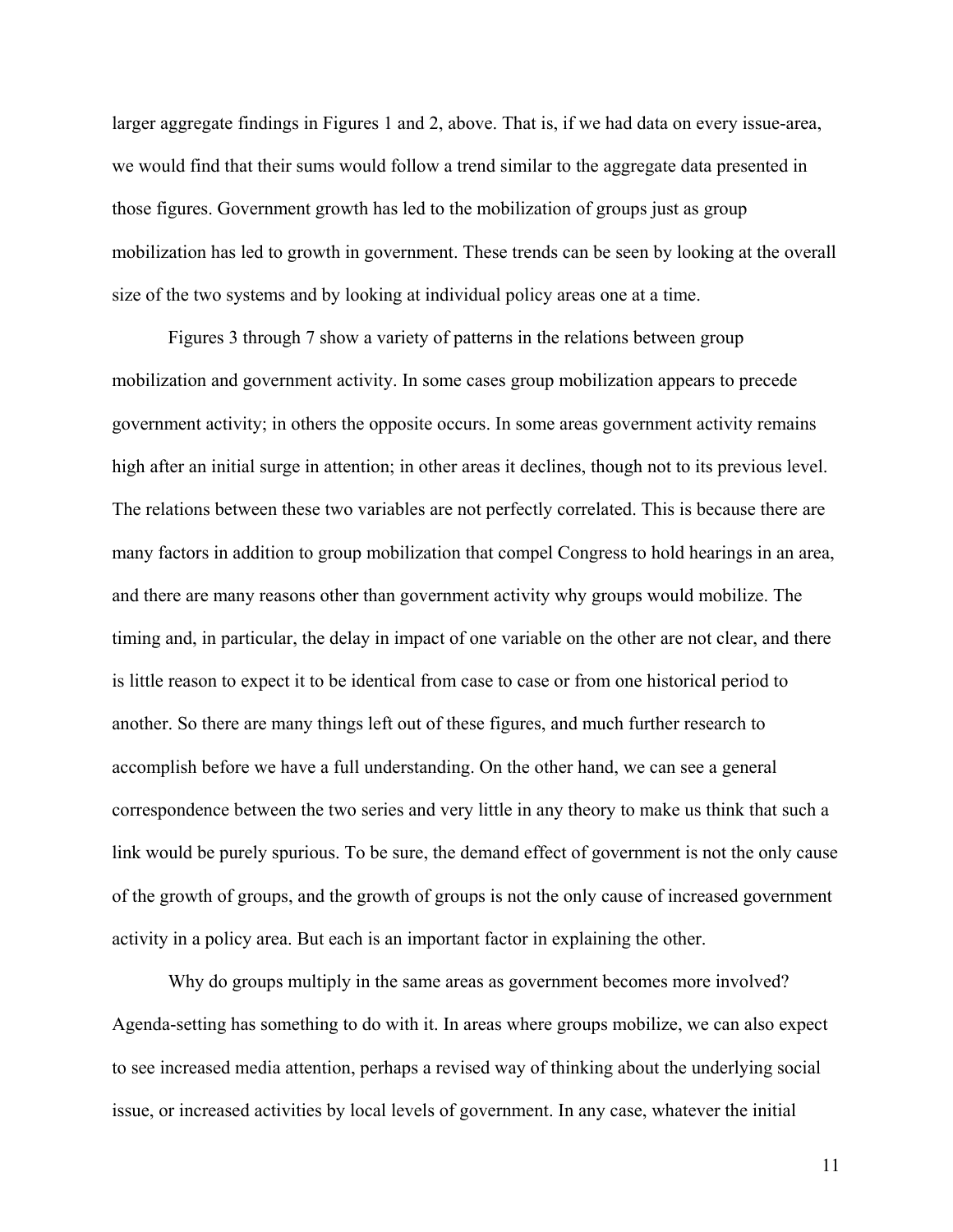impetus for increased attention to the policy area, many social institutions can be expected simultaneously, or in close proximity, to react to it. Groups may gain more members or multiply in number; media attention may grow; congressional interest in the area may increase; new agencies may be created to address the issue; and over time all these developments can be institutionalized. As they are, another change develops: Previously apolitical voluntary associations become interest groups, and new interest groups are formed. That is, as government activity becomes important in this new area of public policy, institutions, associations, firms, and others that had previously perhaps been involved in the area but had not been involved in lobbying find that they should have a Washington presence. In the next section of the paper, we address lobbying more specifically. Here we turn our attention to lobby disclosure reports, which are reflections of significant efforts to monitor or affect legislation in Congress. We will see that these data also point to a conclusion that groups are mobilized at least in part in reaction to those areas where government is most active.

# **Congressional Activities and Interest-Group Registrations**

In this paper we have argued that levels of lobbying and levels of government activity tend to go hand-in-hand, each contributing to the other. We expect, however, that these processes should be more issue-specific than general. As government has grown over the decades, it has not grown equally in all issue-areas. By taking advantage of these unequal patterns in government activity, we can see the links between government attention and the mobilization of interests.

We show this using data on the number of hearings from the Policy Agendas Project and data on the number of organizations registering to lobby before the federal government from the Lobbying Disclosure Data Set (Baumgartner and Leech 2001). The Lobbying Disclosure data allows us to identify the number of organizations active in Washington in 74 governmentdesignated issue areas, the number of issues lobbied on, and the amount spent on lobbying,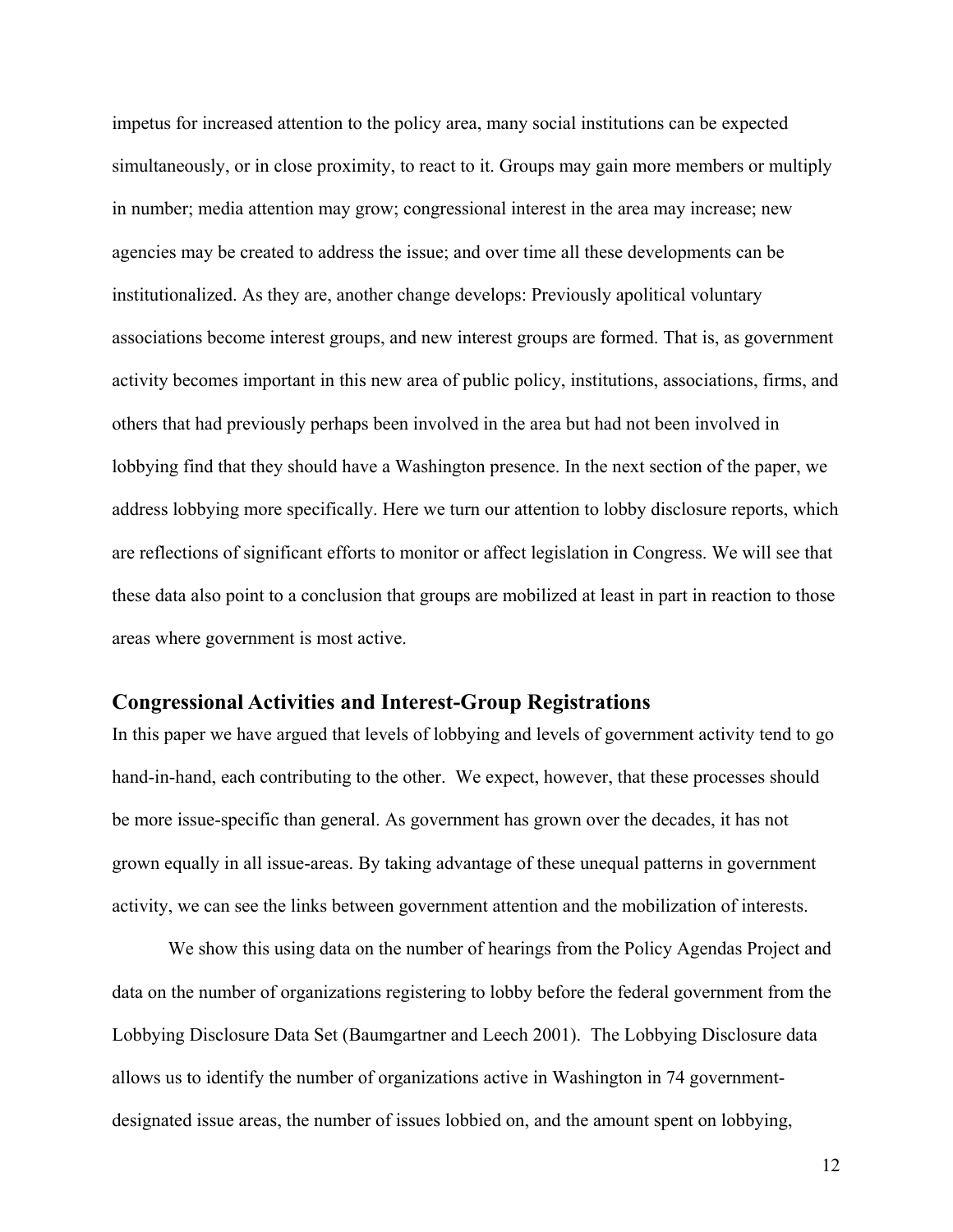biannually between 1996 and 2000. Of the government-designated areas, 56 have direct parallels in the Policy Agendas data. These 56 areas comprise 85 percent of the total lobbying during the four-year period (for details of these linkages, see Leech et al. 2002b).

To measure government attention, we use a 10-year moving average, lagged one year, of congressional hearings held in each issue area. The average over the 10-year period is important for two reasons: the random annual variation that exists in hearings, and the time it takes groups to mobilize. In the first case, a 10-year average of the number of hearings held in an issue area is a more accurate indicator of government activity than the number of hearings in a single year, since hearings can fluctuate quite rapidly from year to year. In the second case, however, mobilizing an interest group is not as easy as scheduling a hearing. An organization's decision to lobby is time consuming and expensive, especially if it involves setting up an office in Washington (or Brussels or a state capital, for that matter) or adding permanent staff to that office. In addition, organizations are not unitary actors—there may be multiple constituencies within the organization to convince, and organizational actors may not immediately recognize that their interests have been threatened or that an opportunity has arisen because of government action (see Martin 1995). For these reasons we expect long-term changes in government activity to be more important in affecting lobbying activity than short-term changes in attention (and Leech et al. 2002b find support for that expectation). Further, we do not expect groups to mobilize immediately, or to demobilize on short notice as government activity undergoes smallscale adjustments. (The inertial qualities of group mobilization may also help explain some of the difficulties in specifying the correct lag structures in any time-series model. We also have no reason to assume these delays would be equal across issue areas.)

 In other work (Leech et al. 2002b) we have analyzed these data longitudinally, but such analysis is problematic because there is minimal time-series variation in the reports. Most areas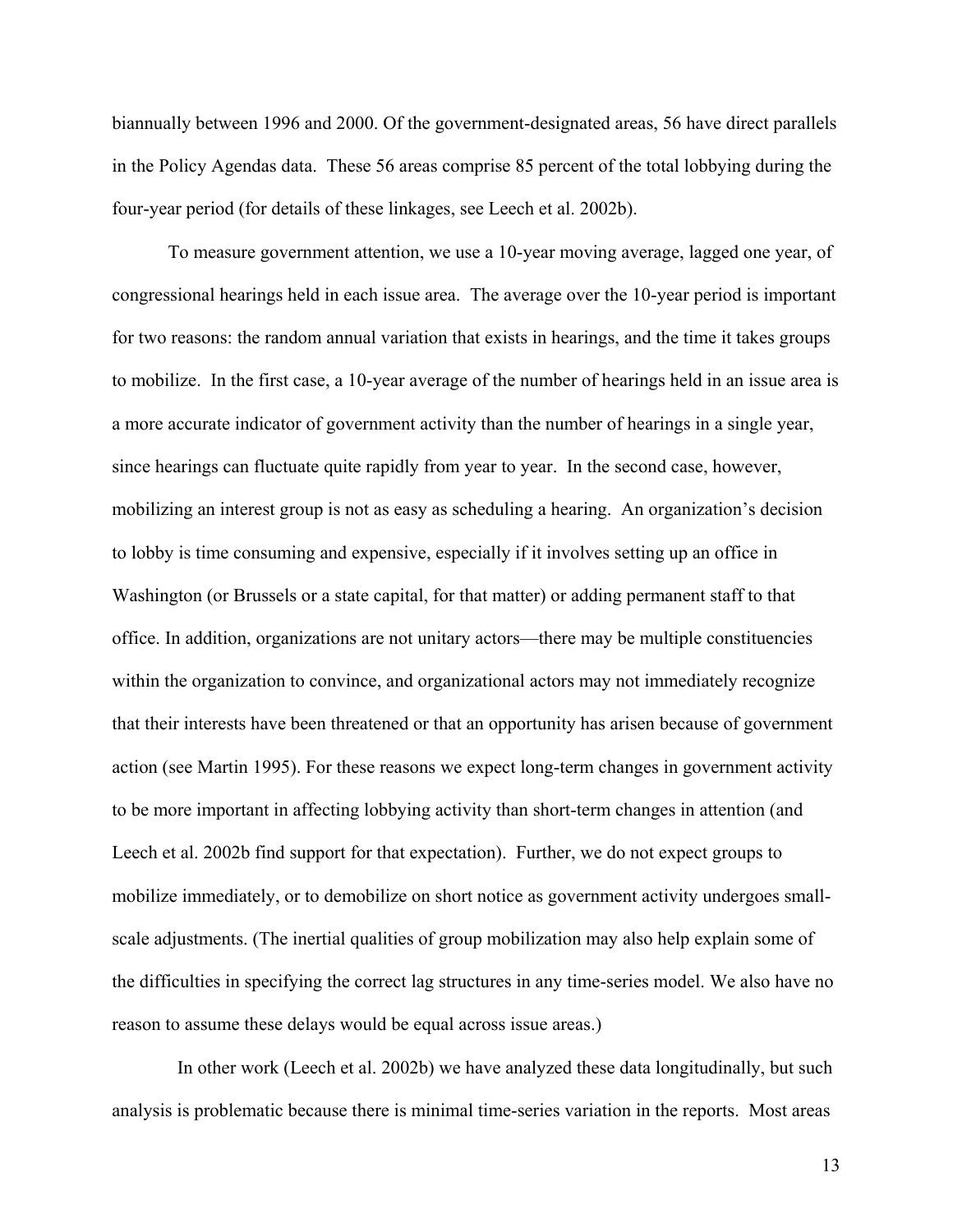of U.S. public policy are home to quite stable patterns of interest-group involvement, at least in the short term. To take the example of banking, a minimum of 107 and a maximum of 135 organizations filed lobbying reports in that area during the four-year period. In the case of medical and disease research, between 62 and 83 groups filed lobbying reports. This degree of variation is swamped, however, by the vast degree of cross-sectional variation in the data, with some issue areas showing much greater activity than others. For example, taxation issues show an average of 563 organizations registering to lobby, whereas unemployment issues average just eight lobbying reports. Comparing the means and standard deviations of the issue areas confirms the cross-sectional dominance of the variation. On average, for all 74 issue areas combined, the average number of lobbying reports is 16 times greater than the standard deviation over the eight reporting periods. That is, very few issue areas show large changes in the number of lobbying reports over time compared to their average, but there is great variation across the issue areas. Still, these data make abundantly clear that there is a close parallel between the number of organizations active in an issue area and the amount of government activity in that area.

A bivariate analysis of the relationship between these two variables is shown in Figure 8. Here we see the relation between the average number of hearings in a six-month period over the previous 10 years and the average number of organizations registering to lobby in each of 56 issue areas during a six month period.

#### (Figure 8 about here)

Some areas, clustered in the upper-left corner of the figures presented, show great group activity but little legislative action as measured by hearings. These are such issue areas as taxation, where major decisions are made and massive numbers of lobbyists are active, but where few hearings are scheduled. Others, at the bottom-right, are home to considerable legislative activities but not much lobbying. This includes Government Operations, which includes ethics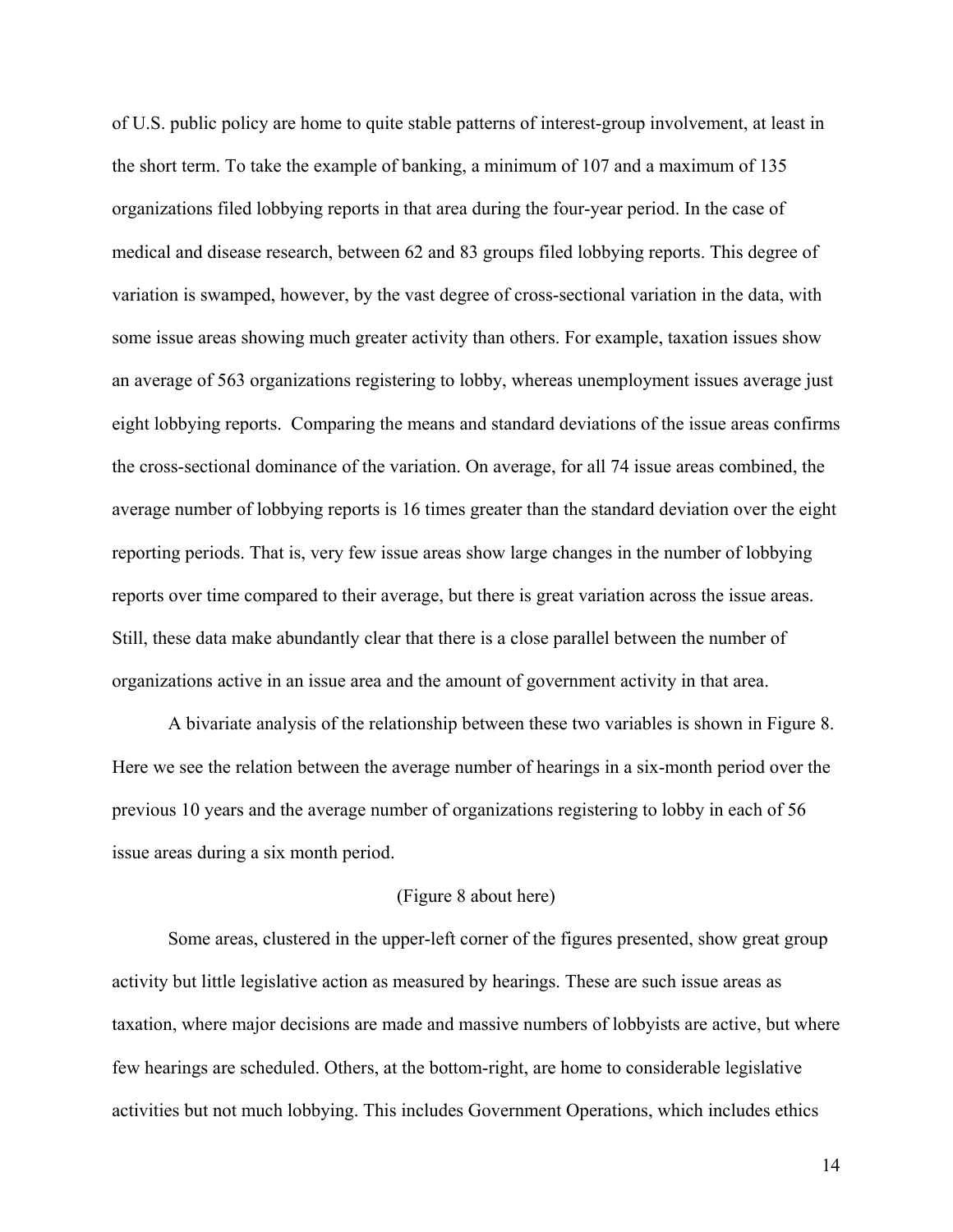investigations, oversight, nominations, claims against the U.S. government, and other routine topics that require legislative activity and generate hundreds of congressional hearings each year but are not home to the equivalent level of lobbying intensity. The general pattern of the data, however, is consistent with our argument, showing a Pearson's r of .46. For every additional hearing in a year, we show an increase of about 1.2 additional groups registered to lobby in that area. Since the number of hearings in an issue area in a given year range from zero to 119 during the years we consider, the potential effects of this relationship is far from negligible. The pattern we see in figure 8 represents the *average* amount of lobbying activity in each issue area across the four years for which we have data, but if we were to look at all 392 data points rather than 56 (that is, the 56 issue areas multiplied across seven points in time), the pattern we find is virtually identical and Pearson's r remains at .46 (see Leech et al. 2002b). This is the result of the minimal variation across time within each issue area, as we mentioned above.

Of course, we expect the relationships between government attention and lobbying to be stronger in some areas than others. Some areas will have great group activity but little legislative action as measured by hearings. These are such issue areas as taxation, where major decisions are made and massive numbers of lobbyists are active, but where few hearings are scheduled (taxation is represented by the outlier in the upper left-hand corner of Figure 8). Other areas may be home to considerable legislative activities but not much lobbying. This includes Government Operations, which includes ethics investigations, oversight, nominations, claims against the U.S. government, and other routine topics that require legislative activity and generate hundreds of congressional hearings each year but are not home to the equivalent level of lobbying intensity.

Establishing a Washington presence is not an automatic outgrowth of the development of a business, a trade group, or a non-profit. There is no reason to do it if government activities are not an important concern for the organization. As government has become more active in a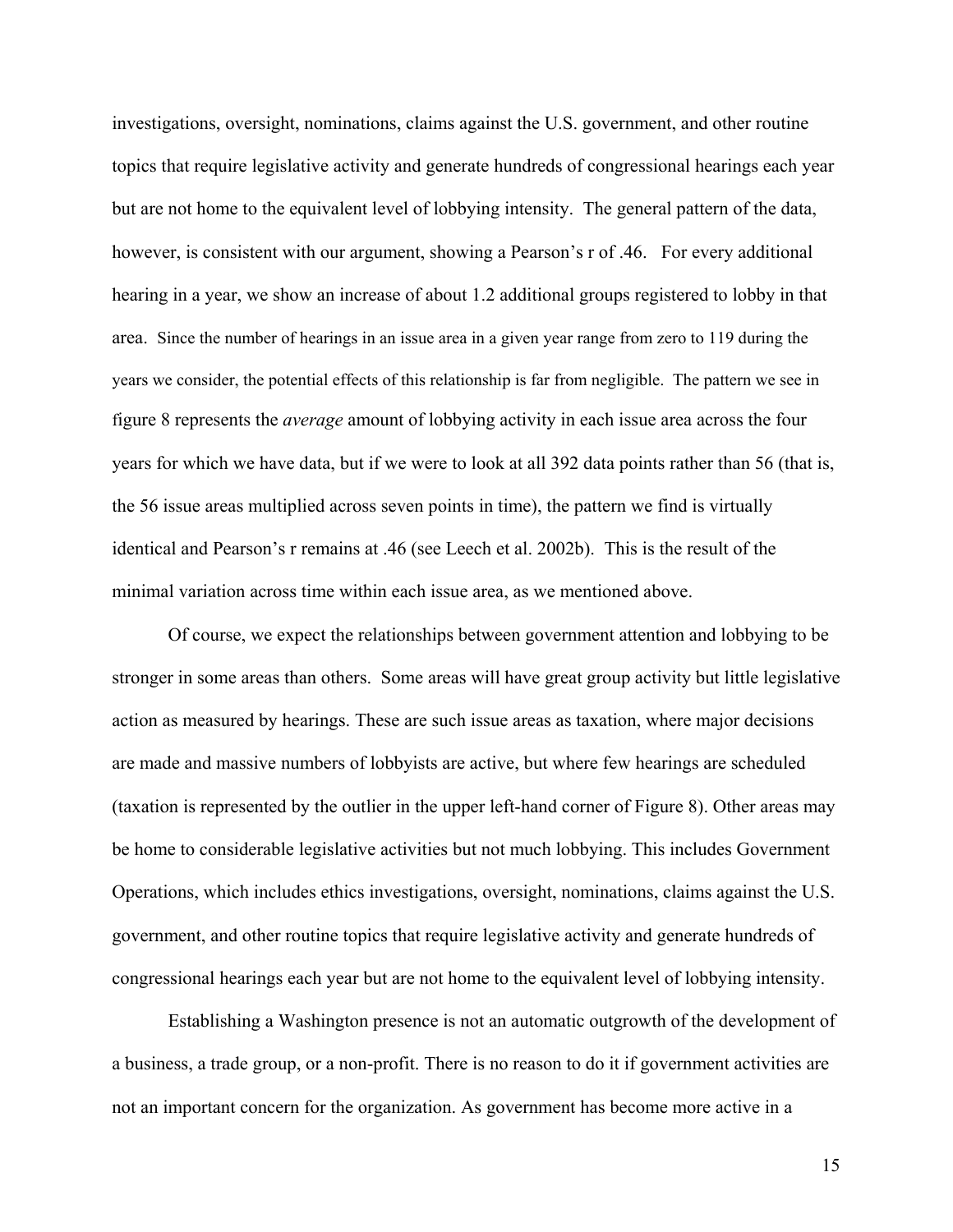greater range of issue-areas in the last fifty years, a greater range of groups have found it important to be present, permanently represented, in Washington. While here we focus on crosssectional variation in mobilization in different issue-areas during a four-year period, our findings also suggest an explanation for some longer-term trends. There is no mere coincidence in the fact that the "interest-group explosion" that many authors have noted occurred after the 1960s. Not only were there important social movements, entrepreneurs, and a growing economy; there were important changes in the structure of government. Government grew larger, of course, over the decades from World War II to the present. However, it is not the mere size of government that is the most important driving force in fostering the growth of groups, but rather the dramatic increase in the *range* of government activities that has been most important in causing the group explosion. Baumgartner and Jones' analysis of the federal agenda shows not just a growth in government, as many have shown, but a dramatic increase in the numbers of distinct policy areas in which the federal government is involved (see Baumgartner and Jones 2002; Baumgartner, Jones, and MacLeod 2000). In the terms of Gray and Lowery's population ecology theory of interest groups, this increase in range has the effect of increasing the "area" in which interest groups may operate and encourages new types of organizations to flock to Washington.

We noted above that our longitudinal data were reflected in similar findings by Mahoney in the context of the European Union. Rather than size of government, she used the passage of certain important treaties to indicate the increased importance of the EU as a policymaking body. We can also compare our findings across issue-areas with analogous findings by Mahoney in her study. She compared the number of groups mentioning activities in 18 issue-areas with the size of the staff of the relevant Directorate-General, or executive department. If the size of the staff of the relevant department is a rough indicator of the level of policy activity, then this analysis can be seen as similar to that reported in this section of our paper. Mahoney (2003) shows a strong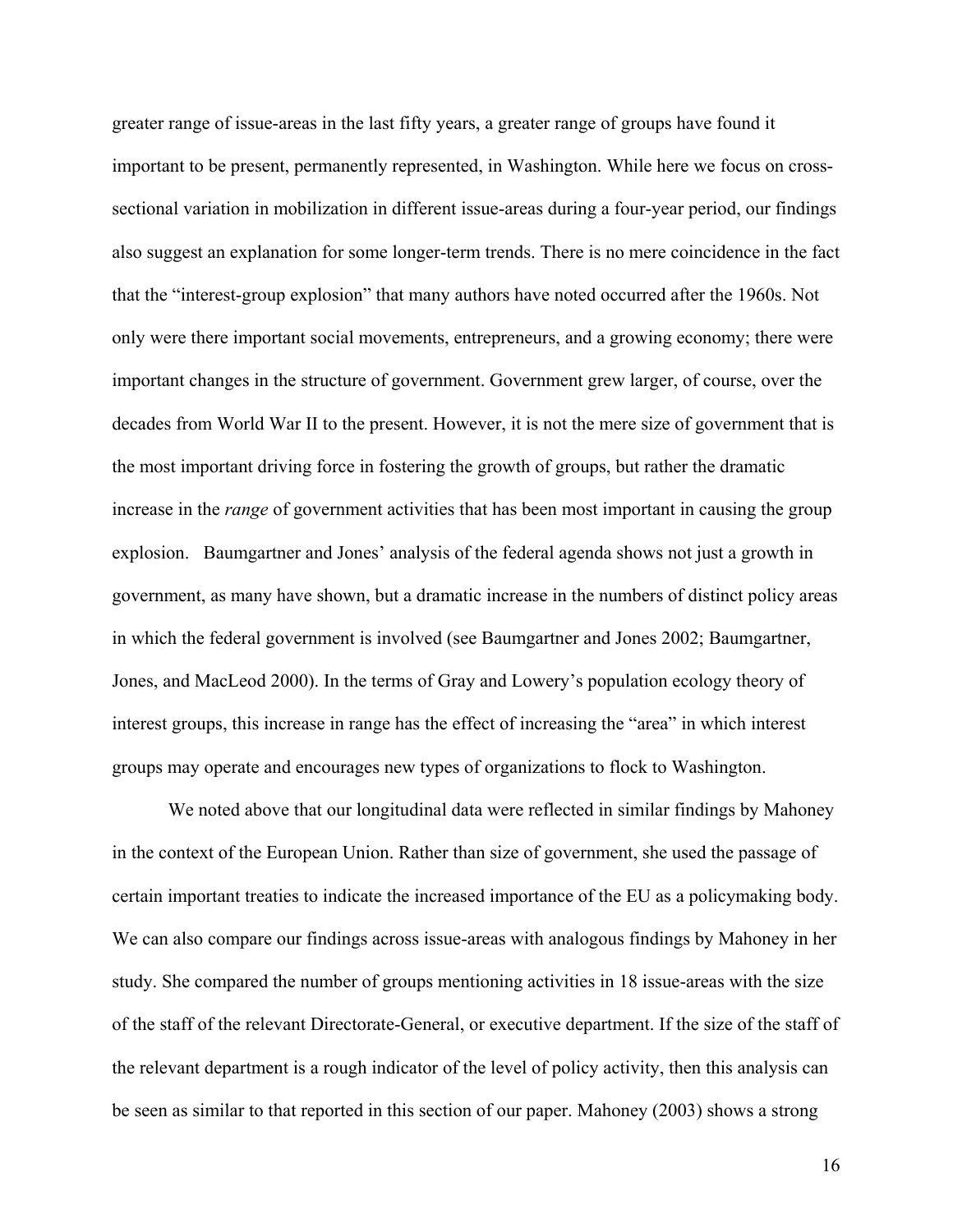relation between the two, stronger in fact than we report here between hearings and lobby registrations. Clearly, the links between groups and government activities are general, not peculiar to any governmental design.

### **Conclusions: The Coevolution of Groups and Government**

To understand the mobilization of interests before government, knowledge about the activities of that government is as important as knowledge about the organizations themselves. Who lobbies depends in part on the areas in which government is active. While social movements and the organizations they spawn certainly sometimes drive this process, as several of our examples show, in other cases the demand force of government involvement in an issue area seems to be the motivating factor. Clearly, groups often mobilize in areas where there is little or no government regulation. Social, economic, and cultural forces unrelated to government often are sufficient by themselves to explain the mobilization of certain kinds of organizations. After all, we see thousands of soccer leagues, sports groups, ethnic solidarity groups, fan clubs, and professional associations that were organized in the absence of any serious government intrusion into their areas of activity. Government is not the sole driver of the interest-group system by any means.

But government activity is an important factor in most areas of group mobilization, and perhaps the most important factor in many areas. Theories of group mobilization have focused on social supply factors rather than demand factors, leading to one-sided explanations that underplay the important role of government in setting the stage for group mobilization. The structure of the group system that a government deals with is endogenous to the structure and activities of government itself. That is, outside "pressure" cannot be said to exist only outside of government. Government creates that pressure by its own activities, or influences and shapes it. Thus, our theories of government growth must incorporate the efforts and unintended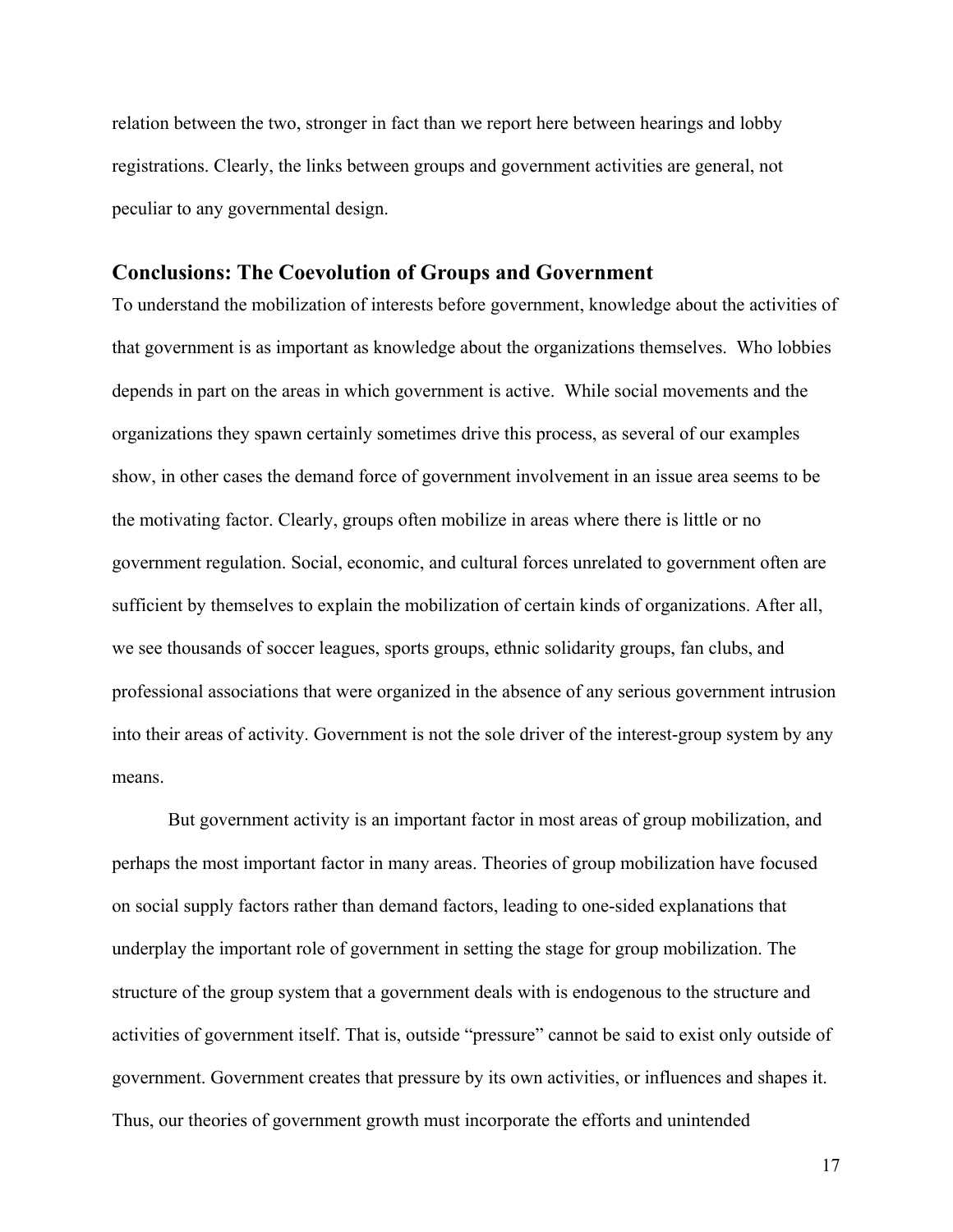consequences of government activity on the growth of groups. Similarly, our theories of group system development cannot ignore the activities of government. These activities are not only through the direct subsidization of groups, by any means. More important than these direct efforts to shape the group system are indirect effects stemming from activities such as creating agencies, promoting regulations and laws that affect new populations, and otherwise affecting the social environment within which groups operate. Many groups mobilize to oppose government activity, or at a minimum they mobilize defensively because they recognize that they must keep themselves abreast of the activities in Washington if they are to remain competitive in the business environment, for example. So government's effects on the group system are much larger when we think of the indirect effects rather than only the direct effects (which are also considerable) stemming from subsidies, grants, and contracts. In any case, the government and the interest-group system co-evolve over time. Explanations of one should not ignore the other.

This paper may raise more questions than it answers. It certainly provides no definitive answers to the questions that interest us, such as the magnitude and mechanisms of the impacts of these two systems on each other. One challenge for future research is to begin further to specify the types of issues, types of social/historical settings, and types of institutional structures in which groups or government tend to lead the other. Another is to note more specifically the other factors that affect both government growth in an issue-area and group development as well. The evidence we present here is not adequate to fully answer these questions, but it does clearly show that the questions are worth asking. Group mobilization cannot be discussed without considering the role of government; government's own mobilization into new policy areas similarly should not be discussed without considering the roles of groups.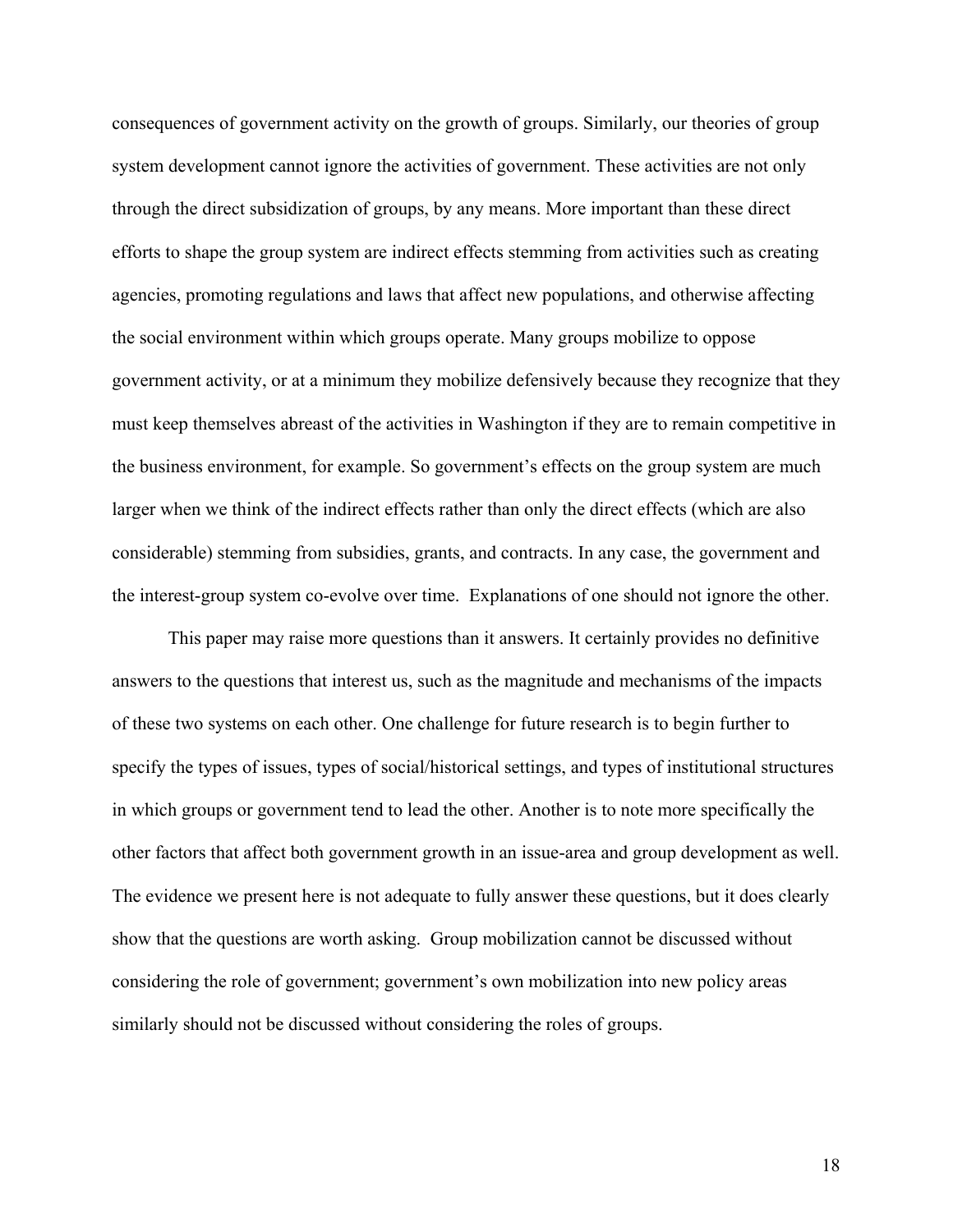# **References**

- Baumgartner, Frank R., and Bryan D. Jones. 1993. *Agendas and Instability in American Politics*. Chicago: University of Chicago Press.
- Baumgartner, Frank R., and Bryan D. Jones, eds. 2002. *Policy Dynamics*. Chicago: University of Chicago Press.
- Baumgartner, Frank R, Bryan D. Jones, and Michael C. MacLeod. 2000. The Evolution of Legislative Jurisdictions. *Journal of Politics* 62: 321–49.
- Baumgartner, Frank R. and Beth L. Leech. 1998. *Basic Interests: The Importance of Groups in Politics and Political Science*. Princeton: Princeton University Press.
- Baumgartner, Frank R. and Beth L. Leech. 2001. "Interest Niches and Policy Bandwagons: Patterns of Interest Group Involvement in National Politics." *Journal of Politics* 64: 1191–1213.
- Baumgartneer, Frank R., and Christine Mahoney. 2004. "Social Movements, the Rise of New Issues, and the Public Agenda." In *Routing the Opposition: Social Movements, Public Policy, and Democracy*, David S. Meyer, Valerie Jenness, and Helen Ingram, eds.

Bentley, Arthur F. 1908. *The Process of Government*. Chicago: University of Chicago Press.

- Chong, Dennis. 1991. *Collective Action and the Civil Rights Movement.* Chicago: University of Chicago Press.
- Cigler, Allan J., and Anthony J. Nownes. 1995. "Public Interest Entrepreneurs and Group Patrons." In *Interest Group Politics*, 4<sup>th</sup> ed., Allan J. Cigler and Burdett A. Loomis, eds.
- Crowley, Jocelyn Elise, and Theda Skocpol. 2001. "The Rush to Organize: Explaining Associational Formation in the United States, 19860-1920s." *American Journal of Political Science* 45: 813-29.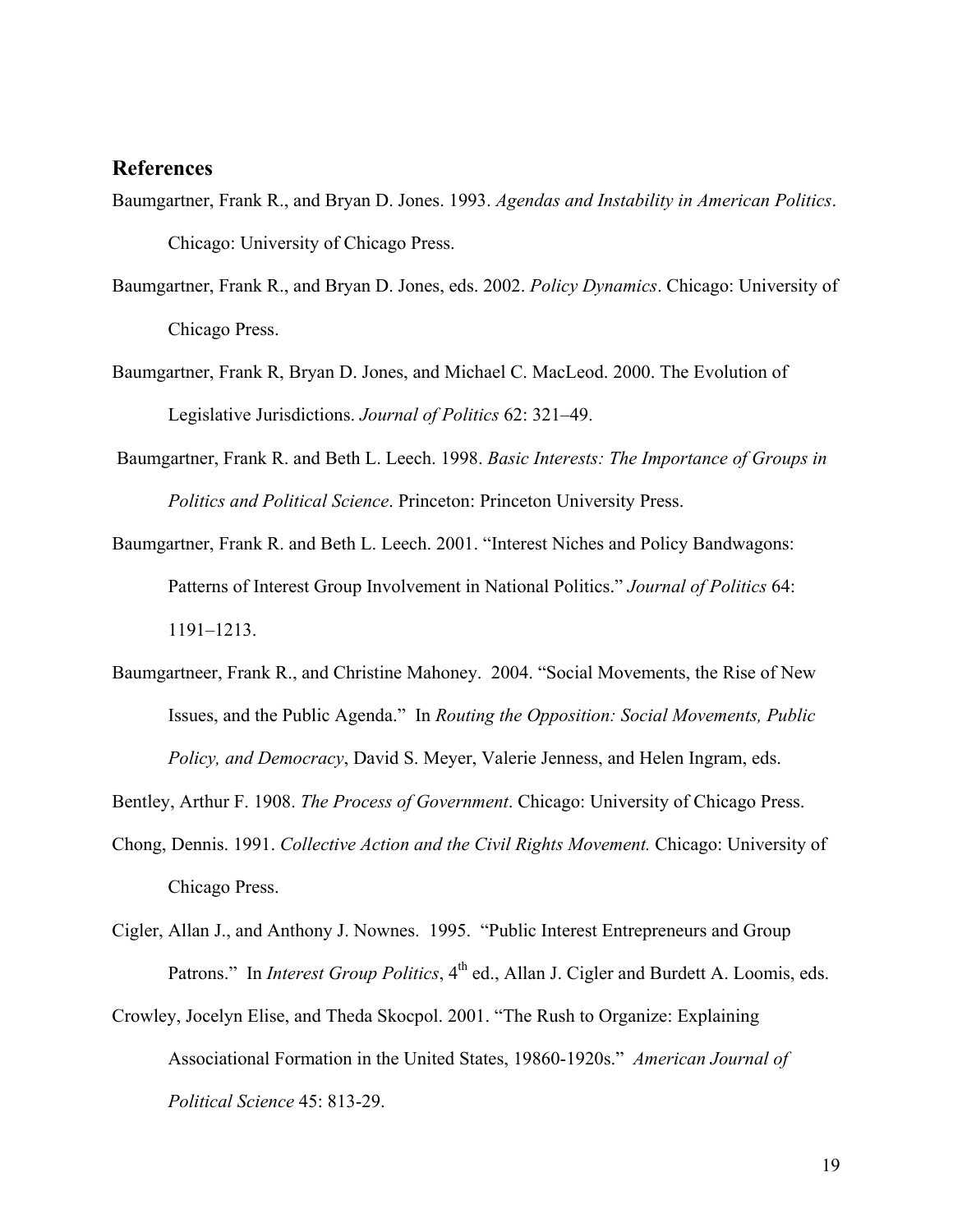- Gray, Virginia, and David Lowery. 1995. "The Population Ecology of Gucci Gulch, or the Natural Regulation of Interest Group Numbers." *American Journal of Political Science* 39: 1–29.
- Gray, Virginia, and David Lowery. 1996. *The Population Ecology of Interest Representation*. Ann Arbor: University of Michigan Press.
- Heinz, John P., Edward O. Laumann, Robert L. Nelson, and Robert H. Salisbury. 1993. *The Hollow Core: Private Interests in National Policymaking*. Cambridge: Harvard University Press.
- Herring, E. Pendleton. 1967. *Group Representation Before Congress*. New York: Russell and Russell.
- Hojnacki, Marie. 1997. "Interest Groups' Decisions to Join Alliances or Work Alone." *American Journal of Political Science* 41:61–87.
- Hojnacki, Marie and David Kimball. 1998. "Organized Interests and the Decision of Whom to Lobby in Congress." *American Political Science Review* 92: 775–90.

Howard, Christopher. 1997. *The Hidden Welfare State*. Princeton: Princeton University Press.

- Huckfeldt, R. Robert and John Sprague. 1987. "Networks in Context: The Social Flow of Political Information." *American Political Science Review* 81: 1197–1216.
- Jones, Bryan D. 1995. *Reconceiving Decisionmaking in Democratic Politics*. Chicago: University of Chicago Press.

Key, V. O., Jr. 1964. *Politics, Parties, and Pressure Groups*. 5th ed. New York: Crowell.

- Kollman, Ken. 1998. *Outside Lobbying: Public Opinion and Interest Group Strategies*. Princeton: Princeton University Press.
- Leech, Beth L. 1998. Lobbying Strategies of American Interest Groups. Ph.D. diss., Texas A&M University.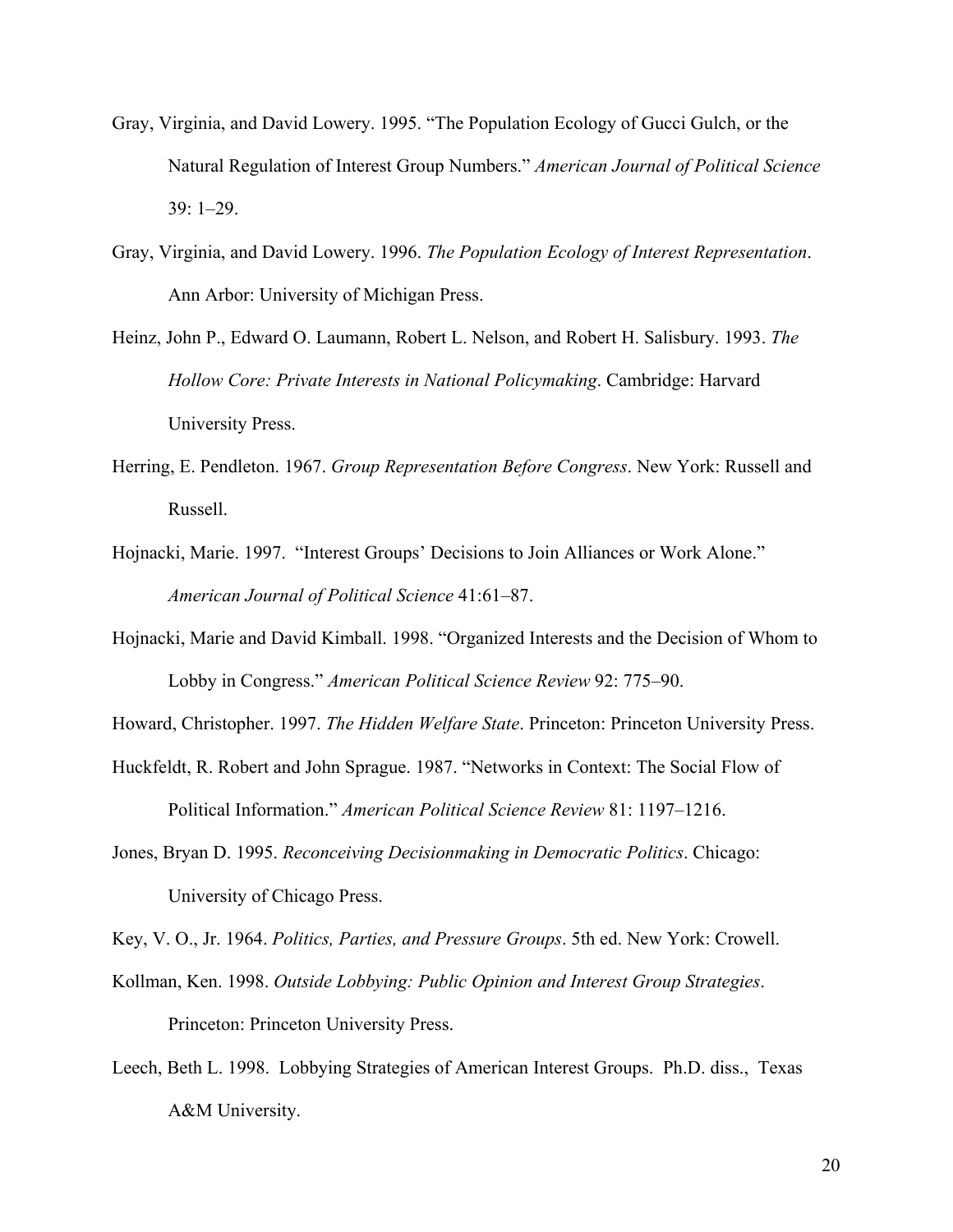- Leech, Beth L., Frank R. Baumgartner, Jeffrey M. Berry, Marie Hojnacki, and David C. Kimball. 2002a. "Organized Interests and Issue Definition in Policy Debates," in *Interest Group Politics*, 6<sup>th</sup> ed., Allan J. Cigler and Burdett A. Loomis, eds. Washington, DC: CQ Press.
- Leech, Beth L., Frank R. Baumgartner, Timothy La Pira, and Nicholas A. Semanko. 2002b. The Demand Side of Lobbying: Government Attention and the Mobilization of Organized Interests. Paper presented at the Annual Meeting of the Midwest Political Science Association, Chicago, April 25–28.

Light, Paul C. 1999. *The True Size of Government*. Washington, DC: Brookings.

- Lowery, David, Virginia Gray, Matthew Fellowes, and Jennifer Anderson. 2003. Living in the Moment: Lags, Leads, and the Link Between Legislative Agendas and Interest Advocacy. Paper presented at the Annual Meeting of the American Political Science Association, Philadelphia, Aug. 28-31.
- Mahoney, Christine. 2003. Influential Institutions: Demand Side Forces in the EU Interest Group System. Paper presented at the Annual Meetings of the American Political Science Association, Philadelphia, August 28–31.
- Martin, Cathie Jo. 1995. "Nature or Nurture? Sources of Firm Preferences for National Health Reform." *American Political Science Review* 89: 898–913.
- Marwell, Gerald, and Ruth E. Ames. 1979. Experiments on the Provision of Public Goods. I. Resources, Interest, Group Size, and the Free Rider Problem. *American Journal of Sociology* 84: 1335–60.
- Marwell, Gerald, and Ruth E. Ames. 1980. Experiments on the Provision of Public Goods. II. Provision Points, Stakes, Experiences, and the Free Rider Problem. *American Journal of Sociology* 85: 926–37.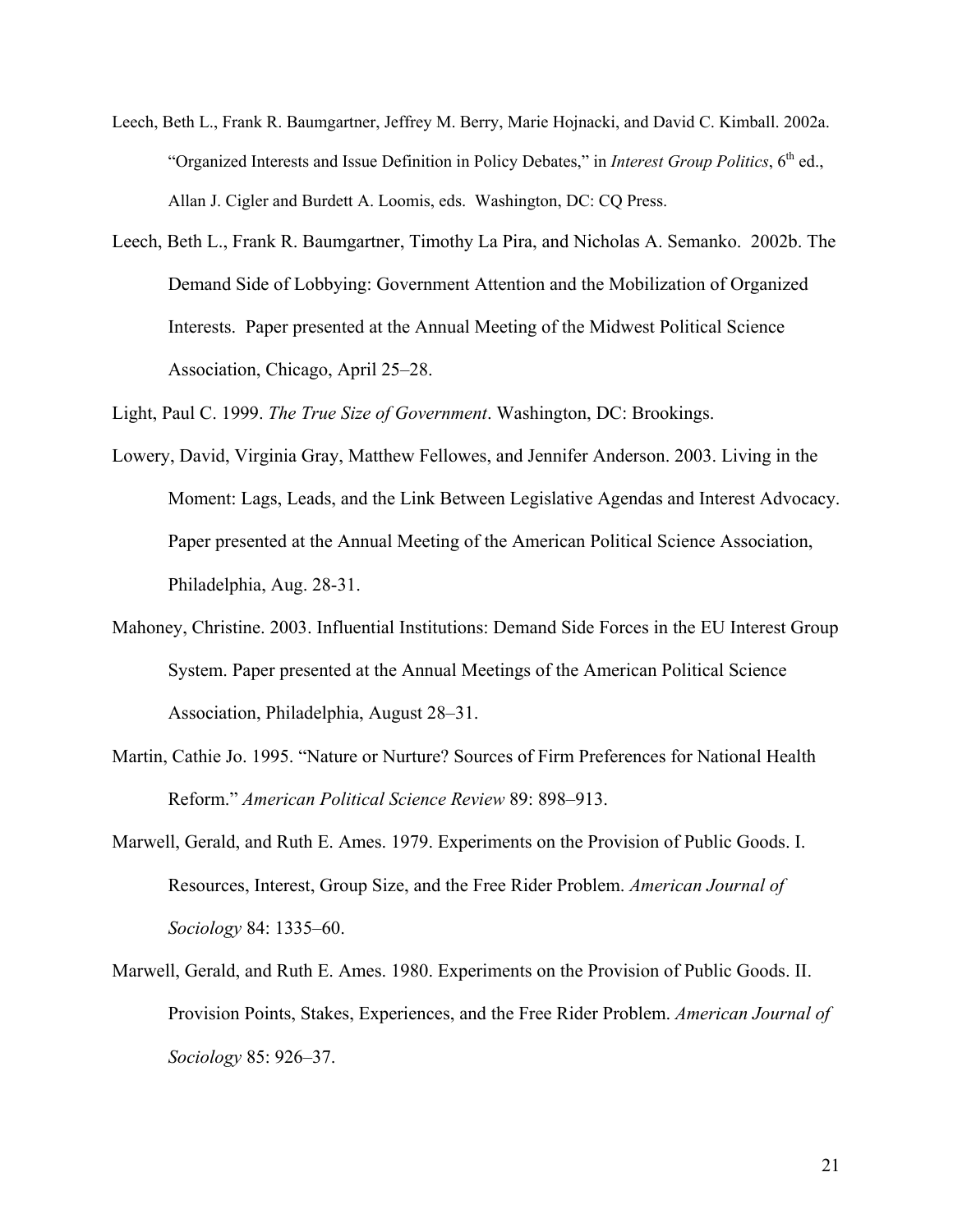- Marwell, Gerald, and Ruth E. Ames. 1981. Economists Free Ride, Does Anyone Else?: Experiments on the Provision of Public Goods IV. *Journal of Public Economics* 15: 295– 310.
- McAdam, Doug, John D. McCarthy, and Mayer N. Zald. 1996. *Comparative Perspectives on Social Movements: Political Opportunities, Mobilizing Structures, and Cultural Framings*. New York: Cambridge University Press.
- Moe, Terry M. 1980a. *The Organization of Interests: Incentives and the Internal Dynamics of Political Interest Groups*. Chicago: University of Chicago Press.
- Moe, Terry M. 1980b. A Calculus of Group Membership. *American Journal of Political Science* 24: 593–632.
- Moe, Terry M. 1981. Toward a Broader View of Interest Groups. *Journal of Politics* 43: 531–43.
- Olson, Mancur, Jr. 1965. *The Logic of Collective Action*. Cambridge: Harvard University Press.
- Rothenberg, Lawrence S. 1988. Organizational Maintenance and the Retention Decision in Groups. *American Political Science Review*. 82: 1129–52.
- Rothenberg, Lawrence S. 1992. *Linking Citizens to Government: Interest Group Politics at Common Cause.* New York: Cambridge University Press.
- Sabatier, Paul A., and Susan McLaughlin. 1990. Belief Congruence Between Interest Group Leaders and Members: An Empirical Analysis of Three Theories and a Suggested Synthesis. *Journal of Politics* 52: 914–35.
- Salisbury, Robert H. 1969. An Exchange Theory of Interest Groups. *Midwest Journal of Political Science* 13: 1–32.
- Schattschneider, E. E. 1960. *The Semi-Sovereign People: a Realist's View of Democracy in America*. New York: Holt, Rinehart, and Winston.

Schlozman, Kay Lehman, and John T. Tierney. 1983. "More of the Same: Washington Pressure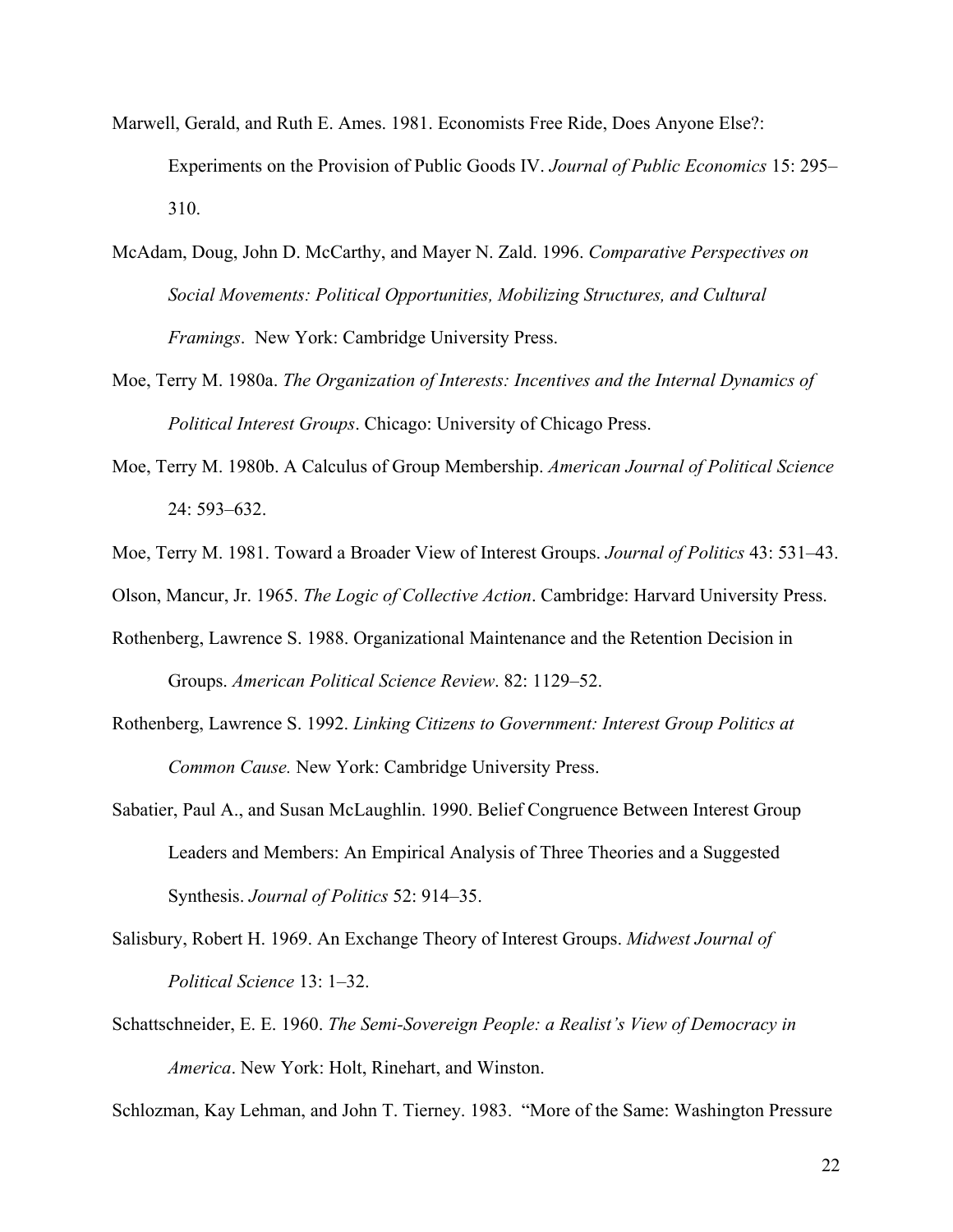Group Activity in a Decade of Change." *Journal of Politics* 45:351–77.

- Schlozman, Kay Lehman, and John T. Tierney. 1986. *Organized Interests and American Democracy*. New York: Harper and Row.
- Skocpol, Theda, and Marshall Ganz. 2000. "A Nation of Organizers: The Institutional Origins of Civic Voluntarism in the United States." *American Political Science Review* 94: 527- 546.
- Smith, Steven Rathgeb and Michael Lipsky. 1993*. Nonprofits for Hire: The Welfare State in the Age of Contracting.* Cambridge, MA: Harvard University Press.
- Tichenor, Daniel J., and Richard A. Harris. 2003. "Organized Interests and American Political Development." *Political Science Quarterly* 117: 587-612.
- Truman, David B. 1951. *The Governmental Process: Political Interests and Public Opinion*. New York: Alfred A. Knopf.
- Walker, Jack L., Jr. 1983. "The Origins and Maintenance of Interest Groups in America." *American Political Science Review* 77:390–406.
- Walker, Jack L., Jr. 1991. *Mobilizing Interest Groups in America*. Ann Arbor: University of Michigan Press.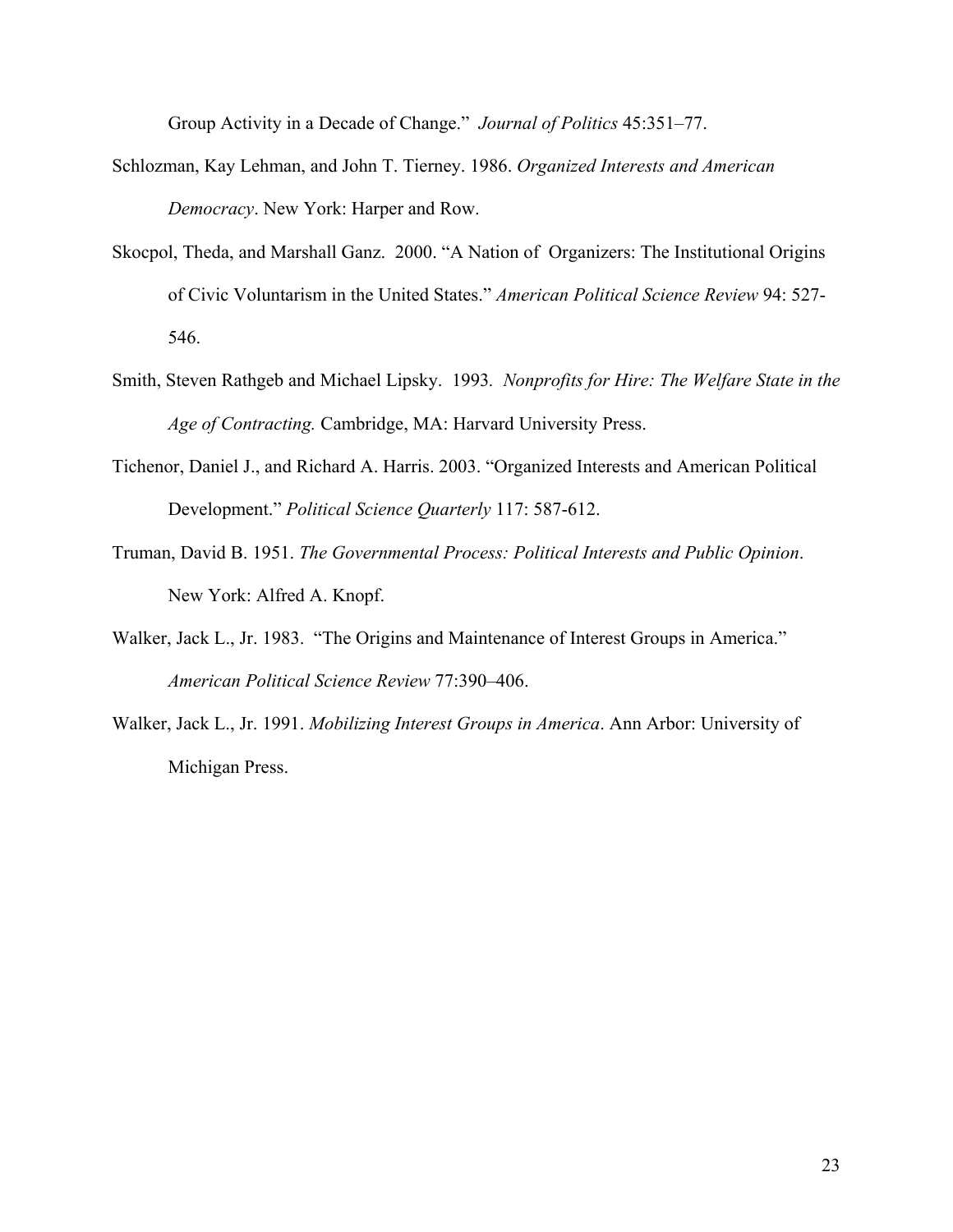

Figure 1. The Size of Government and the Size of the Interest-Group Population

(Source: Civilian Employees, US Budget, Historical Tables, Table 17.1; Groups, from Walker 1991; see Baumgartner and Jones 1993, chapter 9.)



Figure 2. The Size of the Governmental Agenda and the Size of the Interest-Group Population.

(Source: Issues: Policy Agendas Project; Groups: Walker 1991.)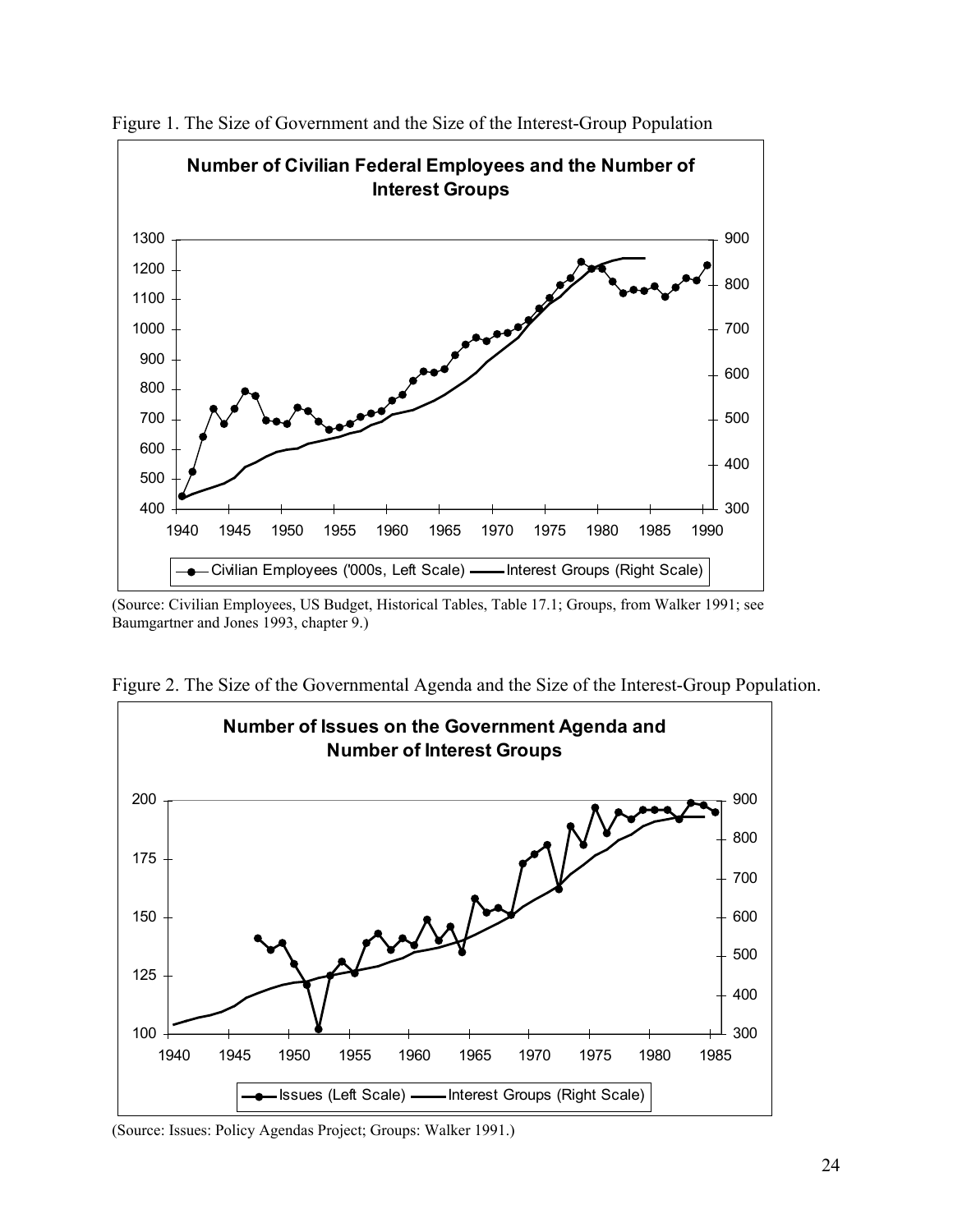

Figure 3. Congressional Attention to Women's Issues and the Number of Interest Groups

Source: Hearings, Agendas Project; Groups, Minkoff 1995.





Sources: Hearings, Agendas Project; Groups, Baumgartner and Jones 1993.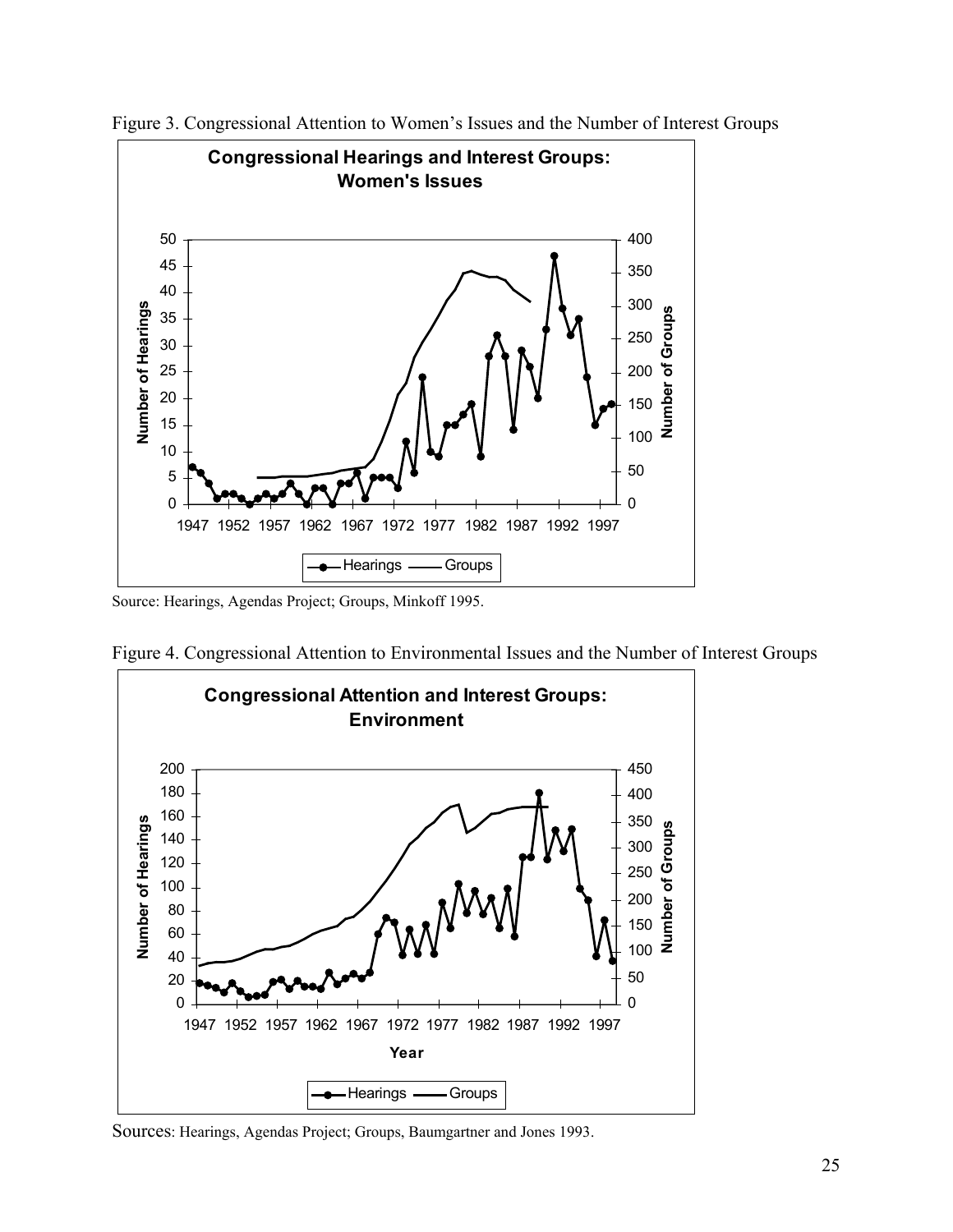

Figure 5. Congressional Attention to Human Rights and the Number of Interest Groups

Sources: Hearings, Agendas Project; Groups, Encyclopedia of Associations.



Figure 6. Congressional Attention to Civil Rights and the Number of Interest Groups

Sources: Hearings, Agendas Project; Groups, Minkoff 1995.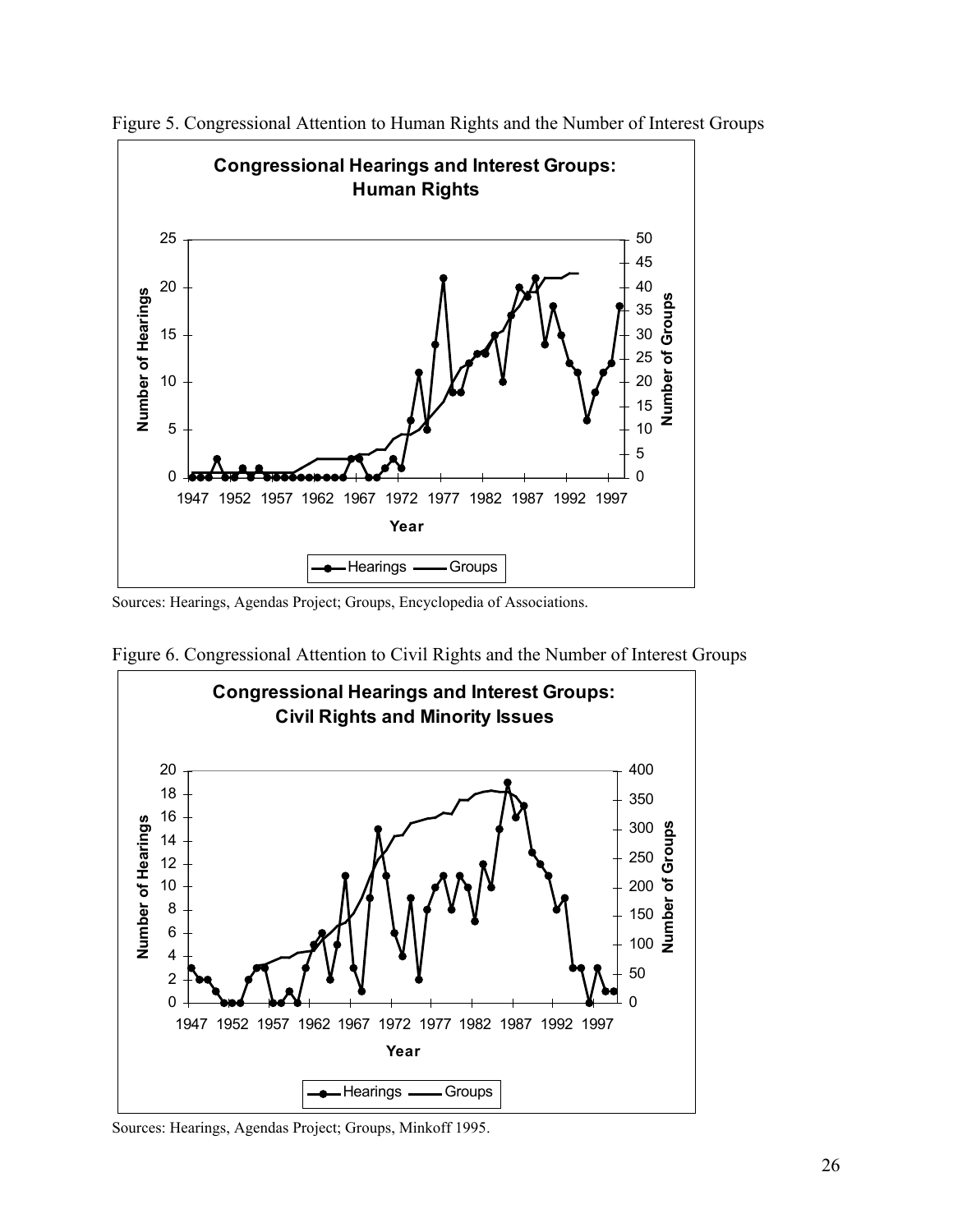

Figure 7. Congressional Attention to Elderly Issues and AARP Membership

Sources: Hearings, Agendas Project; Membership, AARP.